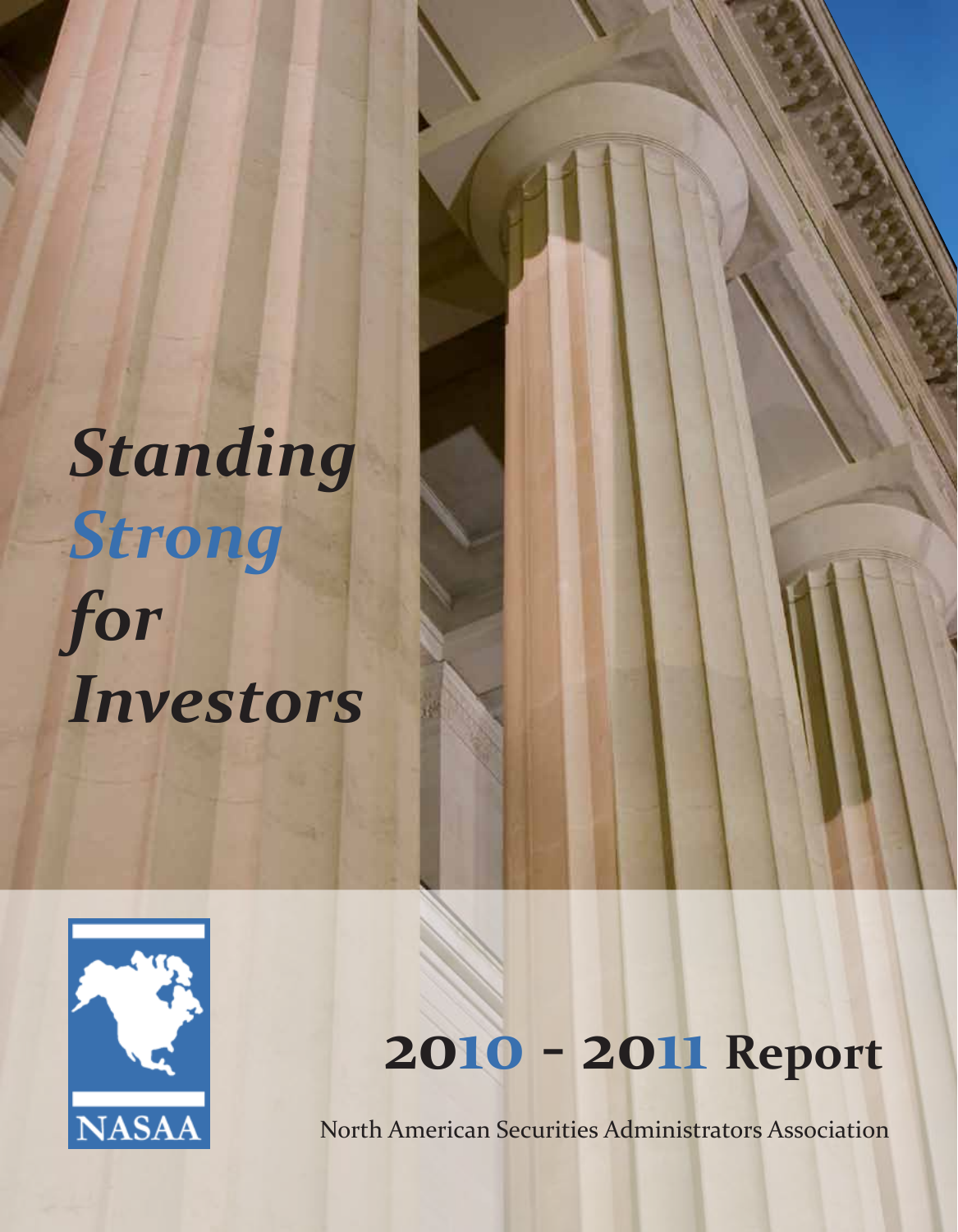# **About NASAA**

 State and provincial securities regulators have been protecting investors from fraud and abusive sales practices since the passage of the first "blue sky" law in Kansas in 1911 and since 1912 in Canada when Manitoba become the first province to approve securities legislation. In the United States, state securities regulation preceded federal securities laws, including the creation of the Securities and Exchange Commission (SEC) and the Financial Industry Regulatory Authority (FINRA), formerly the NASD.

 Organized in 1919, the North American Securities Administrators Association (NASAA) is the oldest international organization devoted to investor protection. NASAA is a voluntary association with a membership consisting of securities administrators in the 50 states, the District of Columbia, Puerto Rico, the U.S. Virgin Islands, Canada and Mexico.

 As the preeminent organization of securities regulators, NASAA is committed to protecting investors from fraud and abuse, educating investors, supporting capital formation, and helping ensure the integrity and efficiency of financial markets.

 NASAA represents and serves its members through advocacy, education, subjectmatter expertise, communication and coordination. NASAA values investor protection, education, respect for diverse views, building consensus, being proactive, and active participation by all members of the organization. NASAA has a long history of advocating for federal and state legislation, rule making and coordinated enforcement actions that advance the goal of protecting investors.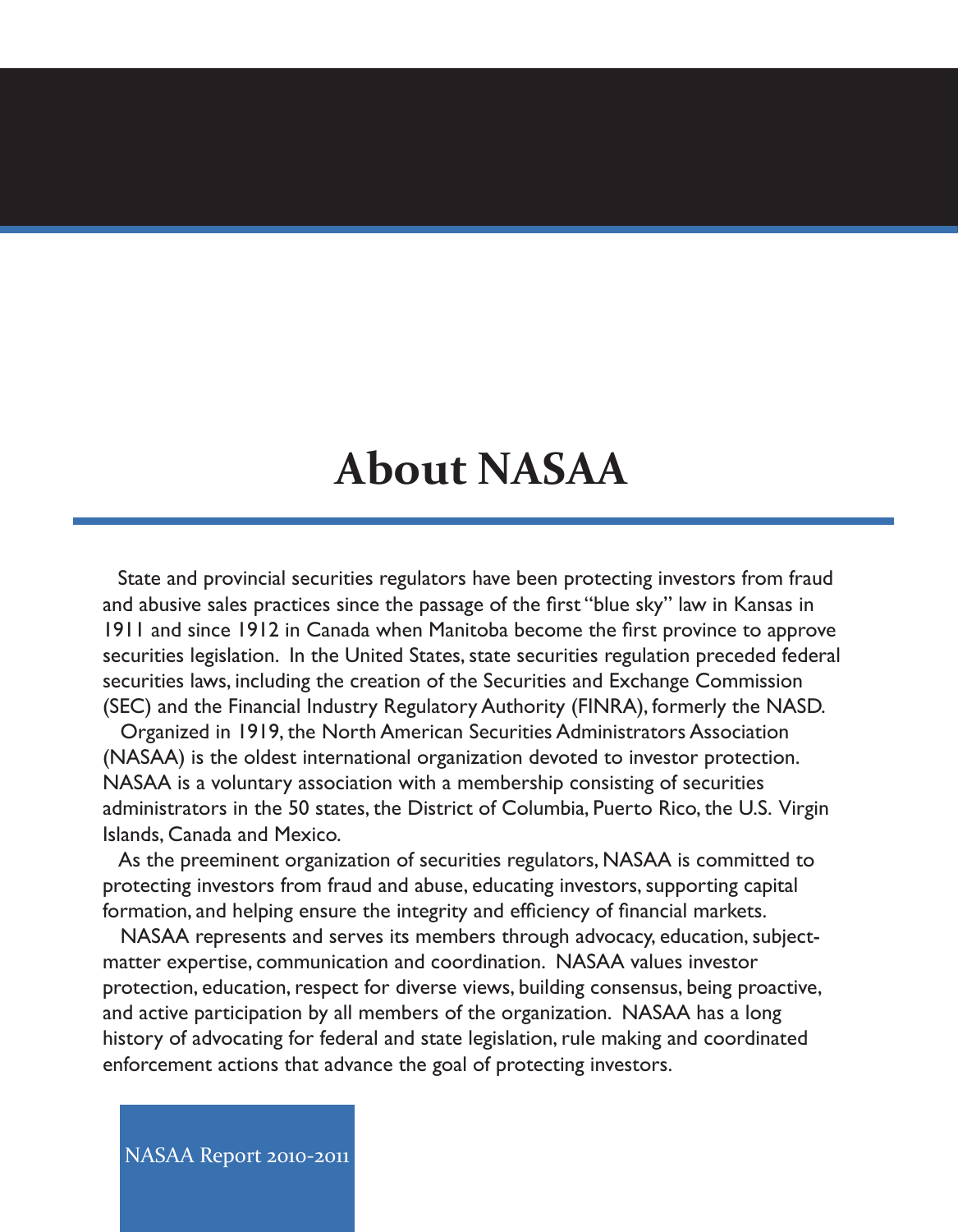# **Contents**

#### **100 Years 6**

State securities regulators celebrate 100 years of investor protection and financial market oversight

# **Making the Switch 12**

State securities regulators prepare to register and examine mid-size investment advisers

# **For Investors 14**

NASAA launches new educational initiatives and online tools for investors

# 16 NASAA Overview

Government Affairs Legal & Regulatory Affairs Communications & Investor Education Conferences & Events Training & Technology

# **Section Reports 22**

Broker-Dealer Corporation Finance Enforcement Investment Adviser Investor Education

# *Special Section* **Implementing Dodd-Frank**

- What's next for the investor protection provisions of the Dodd-Frank Wall Street Reform & Consumer Protection Act? **8**
- State securities regulators focus on four priority reform measures: investment adviser regulation, fiduciary duty, Regulation D private offerings and systemic risk **9**

# **27 NASAA Lists**

Board of Directors Board Committees Awards **Staff**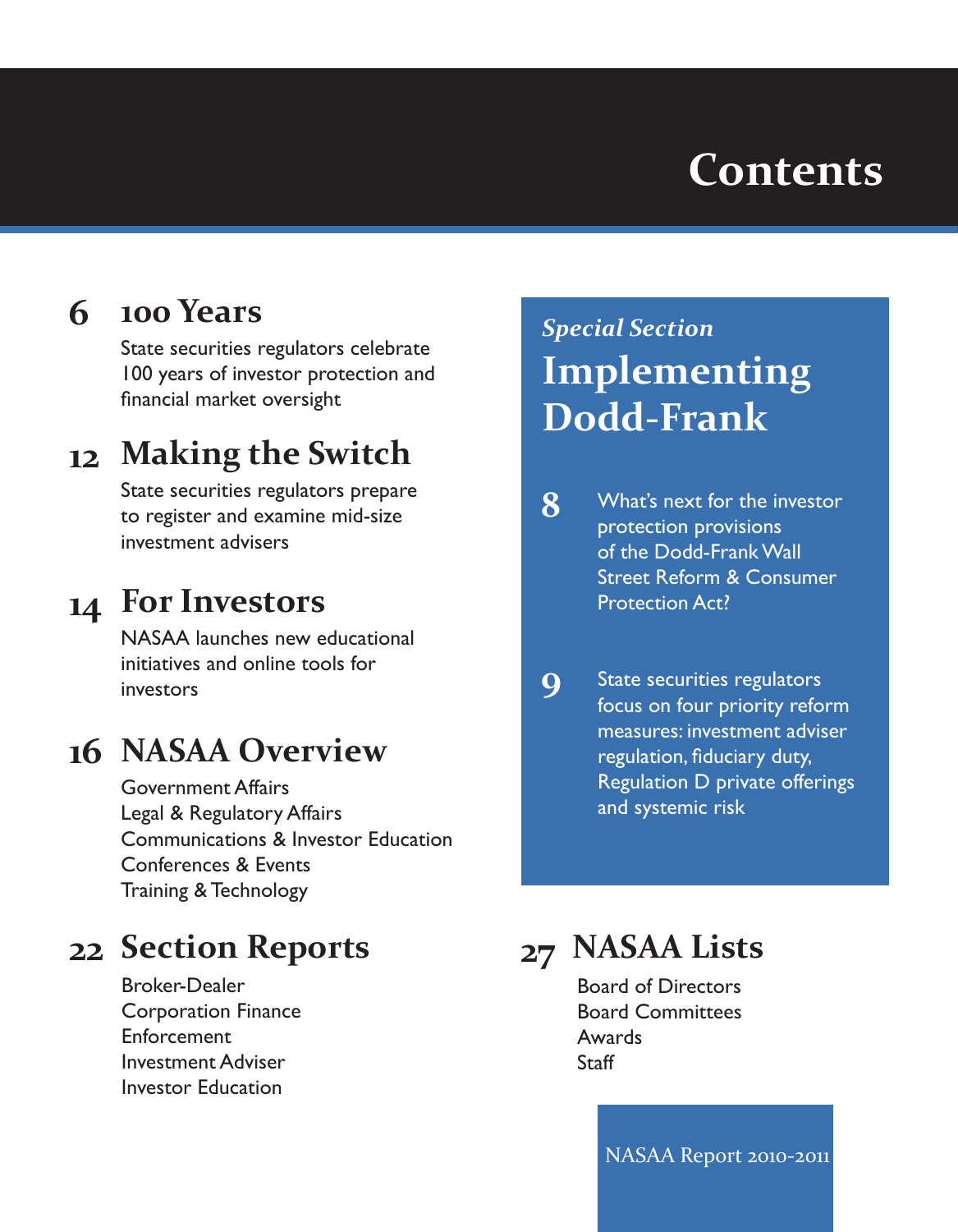# **Leadership Letter**

 NASAA's leadership firmly believes in the strength, determination and integrity of this association. These qualities come from our shared belief that our public service allows us to contribute to the common good.

 More so than any other kind of regulator, our work focuses on protecting "Mom and Pop" investors. Our primary goal has been and remains to advocate and act for the protection of investors, especially those who lack the expertise, experience and resources to protect their own interests.

 History shows us that the best tips and information tend to flow from the ground up. So as the regulators closest to investors, state and provincial securities regulators serve a vital role as the best resource for investors to turn to for help when they have concerns about what appears to be an investment "opportunity."

 NASAA acts as an international network made up of local crime fighters working to protect investors. Our job is straightforward. It is to make sure investors get a fair deal based on full and accurate information.

 Our strong history of responsiveness, aggressiveness and cooperation in the pursuit of investor protection is what defines us. During the coming year, NASAA will be recognizing our history of 100 years of investor protection. Our centennial celebration culminates at our 2011 annual conference in Kansas, the birthplace of securities regulation.

 As regulators, we are convinced that every investor deserves protection and an even break, and that the welfare of investors must not be sacrificed in the process of capital formation.

 We have also marked another significant milestone in our history. President Obama's signature on the Dodd-Frank Wall Street Reform and Consumer Protection Act demonstrates the recognition by federal lawmakers of the strong investor protection role our members provide.

 The Dodd-Frank Act creates an unprecedented opportunity for NASAA and federal regulators such as the SEC to achieve our common goal of "putting investors first."

 Whether our goals will be reached will be determined in the coming months as the implementation phase of Dodd-Frank takes place. NASAA intends to seize every opportunity to provide input to the SEC throughout this process. We have 100 years of experience and expertise to contribute to a cohesive regulatory system, and we welcome the opportunity to work with other regulators to achieve our common investor protection goals.

 To that end, we have formed a working group chaired by Missouri Securities Commissioner Matt Kitzi to ensure that we are an active participant in both the study and the rulemaking stages of the implementation process. NASAA's leadership wants to see that investors and state securities regulators emerge from the implementation process in a strong position. We want the rules developed during the implementation stage of Dodd-Frank to strengthen investor confidence and actually help investors.

 This legislation clearly is going to restructure relationships among regulators. We have an opportunity to strengthen these relationships and to engage in productive discussions about how our shared responsibilities can better protect investors. We believe the state-federal partnership is the critical element in an effective investor protection regulatory structure. Collaboration between regulators is vitally important because we must leverage our collective resources to protect investors.

 NASAA will take all necessary steps to preserve and strengthen the role of state and provincial securities regulators in an integrated structure of investment regulation. We must also recognize the interests of the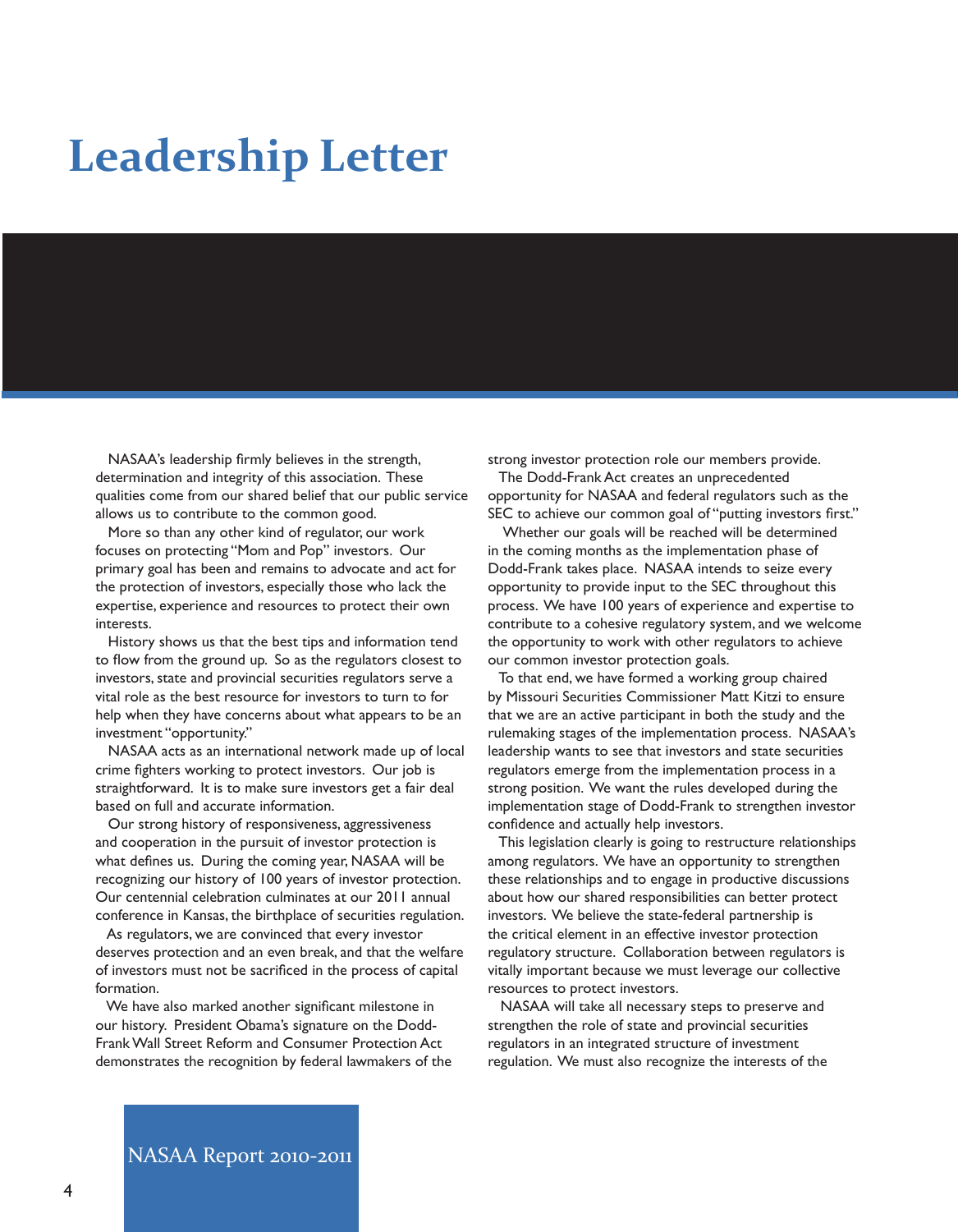investment industry as we focus on investor protection. This is critical to supporting and facilitating investment capital formation throughout North America. NASAA members are sensitive to the cost and complexity of regulatory compliance, and where possible, we will continue our efforts toward reducing both.

 We want to work cooperatively with all interested parties to identify areas of common interest and opportunities for improvement. We may not agree on every issue, but we have to preserve effective lines of communication so that we can discuss our differences in a respectful and productive manner.

 Our NASAA community has faced some demanding times together in recent years, and we certainly will face more challenges ahead. Throughout these interesting times, state and provincial securities regulators have all continued to do what we do best, and that is serving as the investor's first line of defense. Our commitment to investor protection is what has earned the recognition by Congress of the capabilities of NASAA members. The NASAA leadership pledges to make sure that our long service on the frontlines of investor protection continues to be recognized and respected as we enter this new era of financial services regulation together.



h & Hersten

Jack Herstein *Nebraska Bureau of Securities NASAA President 2011-2012*

Lenia Voigt Crawford

Denise Voigt Crawford *Texas Securities Commissioner NASAA President 2009-2010*

and Ames

David Massey *North Carolina Deputy Securities Commissioner NASAA President 2010-2011*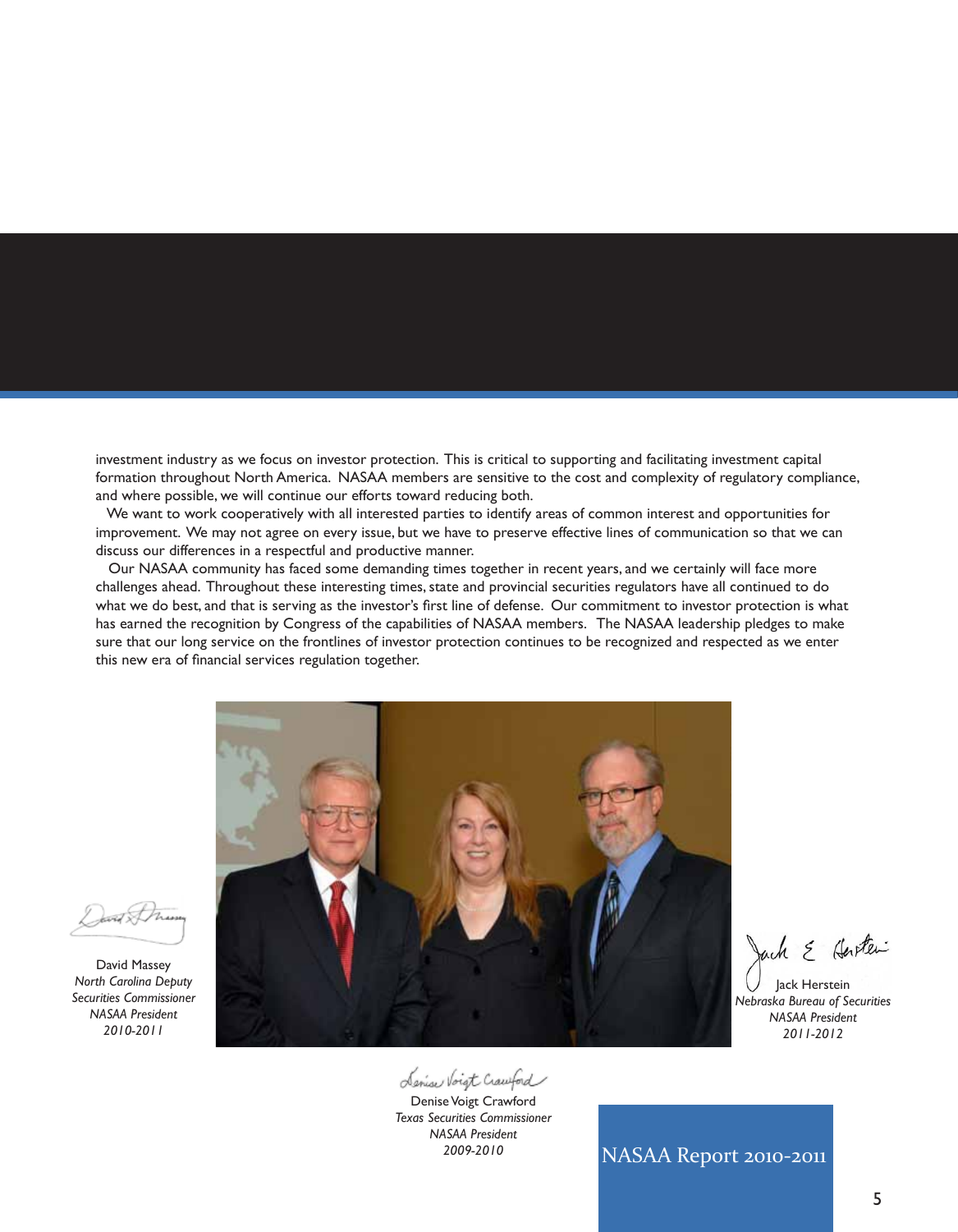

# **A Century of Investor Protection**

 The goal of securities regulators is to advocate and act for the protection of investors. This has been true since the passage of the nation's first blue sky law in Kansas in 1911.

 Although Massachusetts required the registration of railroad securities as early as 1852, and other states passed laws relating to securities in the late 1800s and early 1900s, the real push for securities regulation came from the heartland.

 A century ago, Kansas Banking Commissioner Joseph Dolley had seen his fill of "wildcat" stock speculators peddling shares of sham companies to unsuspecting investors in his state. Many of the companies that attracted Dolley's wrath targeted local farmers and widows with wild investment schemes promoting nonexistent mines and Central American plantations.

 In April 1910, Commissioner Dolley sent a notice to newspapers throughout Kansas announcing the creation of a new agency, the Investment Information Bureau, to, in his words, "protect the people of Kansas from fakers with worthless stock to sell" by providing information about the financial standing of companies offering to sell stock to investors in Kansas.

 After publication of the notice, inquiries flowed into the bureau about questionable companies. Commissioner Dolley provided information to the public about these companies, but found that he had no legal authority to require a statement of any kind from the sellers and no power to stop the sale of stock.

In his 1910 report to the state legislature, Commissioner

Dolley called attention to the wildcat stock speculators running rampant in Kansas and urged legislators to act:

 *"Upon systematic investigation I found that the people of Kansas were being swindled through the purchase of immense quantities of stocks and bonds of unreliable and unproductive concerns and corporations. ...*

 *"I find there is an army of agents representing these concerns stationed all over the state. They especially prey upon the widows and the beneficiaries of insurance policies, calling upon the beneficiary shortly after the funeral and offering to sell them stock which they state will pay enormous profits, in many cases promising to pay as much as 40 or 50 percent per annum. Ninety-eight percent of the money so invested by the Kansas investor is absolutely lost.*

 *"... I ... recommend that the legislature pass a law compelling all parties who offer stocks and bonds for sale in Kansas to register with some department of state, setting forth in detail their securities, and requiring them to furnish any other information that said department may demand of them, and to submit to a full examination of their affairs if said department should deem it advisable."*

 On March 10, 1911, the Kansas Blue Sky Law went into effect, taking aim at what a judge called "speculative schemes which have no more basis than so many feet of blue sky."

 Within six months of the law's passage, Commissioner Dolley had received about 550 applications to sell stocks on bonds in the state. He approved less than one in ten.



*Kansas Banking Commissioner Joseph Dolley Kansas Exchange State Bank, 1908 Saturday Evening Post, 12/2/1911*



*Photo by L.W. Halbe, Courtesy of the Kansas Historical Society*

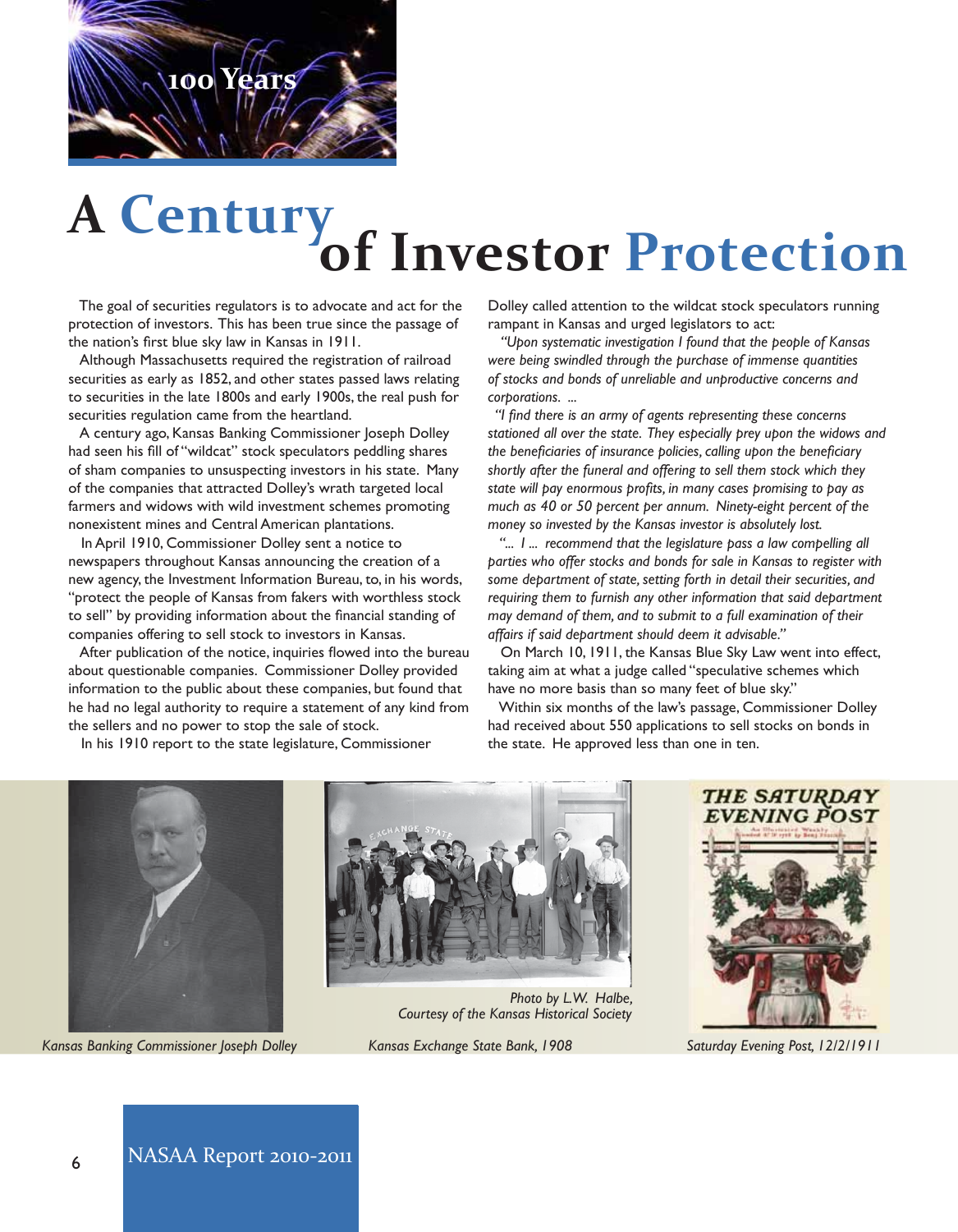After reviewing a stack of rejected applications, a Saturday Evening Post reporter described what he saw in a December 2, 1911 article, "How Kansas Drove Out a Set of Thieves." The reporter wrote: "They show, more graphically than anything else I know of, with what sublime assurance ingenious gentlemen go out after the money of suckers in exchange for stock engravings ... Apparently some of the people engaged in it think they have an inalienable constitutional right to sell worthless 'securities'; and they resent any interference with their operations as an act of tyranny and oppression."

 In the 18 months following the enactment of the Kansas law, more than 1,500 investment companies applied for permission to do business in the state. Of these, 75 percent "were mining, oil, gas and stock selling schemes of a fraudulent nature in which there could be no possible return for the money invested. Of the remaining 25 percent, about half were companies with highly speculative propositions and not at all bona fide investment opportunities," according to noted political scientist Clarence Addison Dykstra.

 "A recent statement of the commissioner declares that this law has already saved to the people of Kansas more money than it took to run the entire state government since the law was passed," Dykstra wrote in the May 1913 edition of The American Political Science Review.

 The new law helped preserve capital for legitimate investment opportunities. Writing in the October 13, 1911 issue of the New York Times, Missouri insurance executive Walter A. La Bar noted that "This law means from four to eight million dollars of additional capital [is] available for bona fide investments. It also gives a legitimate company a better opportunity to secure funds, as heretofore investors found it difficult to separate 'the sheep



from the goats'."

 The media generated by the law's impact in Kansas soon caught the attention of other state and foreign legislators. Dykstra reports that "more than half of the American legislatures are considering bills regulating blue sky sales" within two years of the passage of the Kansas Blue Sky Law. Blue sky proposals had been or were being considered by, among others, California, Connecticut, Arizona, Wisconsin, Vermont, West Virginia, Illinois, Missouri, Michigan, Minnesota, Nebraska, North Dakota, Ohio, Indiana, Maine, Massachusetts, New York, Washington, Arkansas, and Oklahoma. In addition, Manitoba and New South Wales, Australia, had enacted the Kansas law "with practically no variation," Dykstra wrote.

 The new state laws were vigorously challenged on constitutional grounds. The first United States Supreme Court test of the state laws under the federal constitution came in 1917 when the Court upheld the securities laws of Ohio, South Dakota and Michigan in three related cases. After the Supreme Court held that state blue sky laws were constitutional in 1917, the blue sky concept gained greater momentum and by 1933 all but one state had adopted a securities law.

 Federal lawmakers also took note of the state blue sky laws. Congress passed the Securities Act of 1933 to regulate interstate sales of securities at the federal level, and the Securities Exchange Act of 1934 to regulate sales of securities in the secondary market and to create the U.S. Securities and Exchange Commission to enforce federal securities laws.

 One hundred years after the enactment of the first state securities law, NASAA members continue to hold true to Commissioner Dolley's mission to protect citizens from "fakers with worthless stock to sell."





**Isn** 

140 Za.m.



*New York Stock Exchange The Wall Street Journal, 9/30/2008 NASAA President David Massey*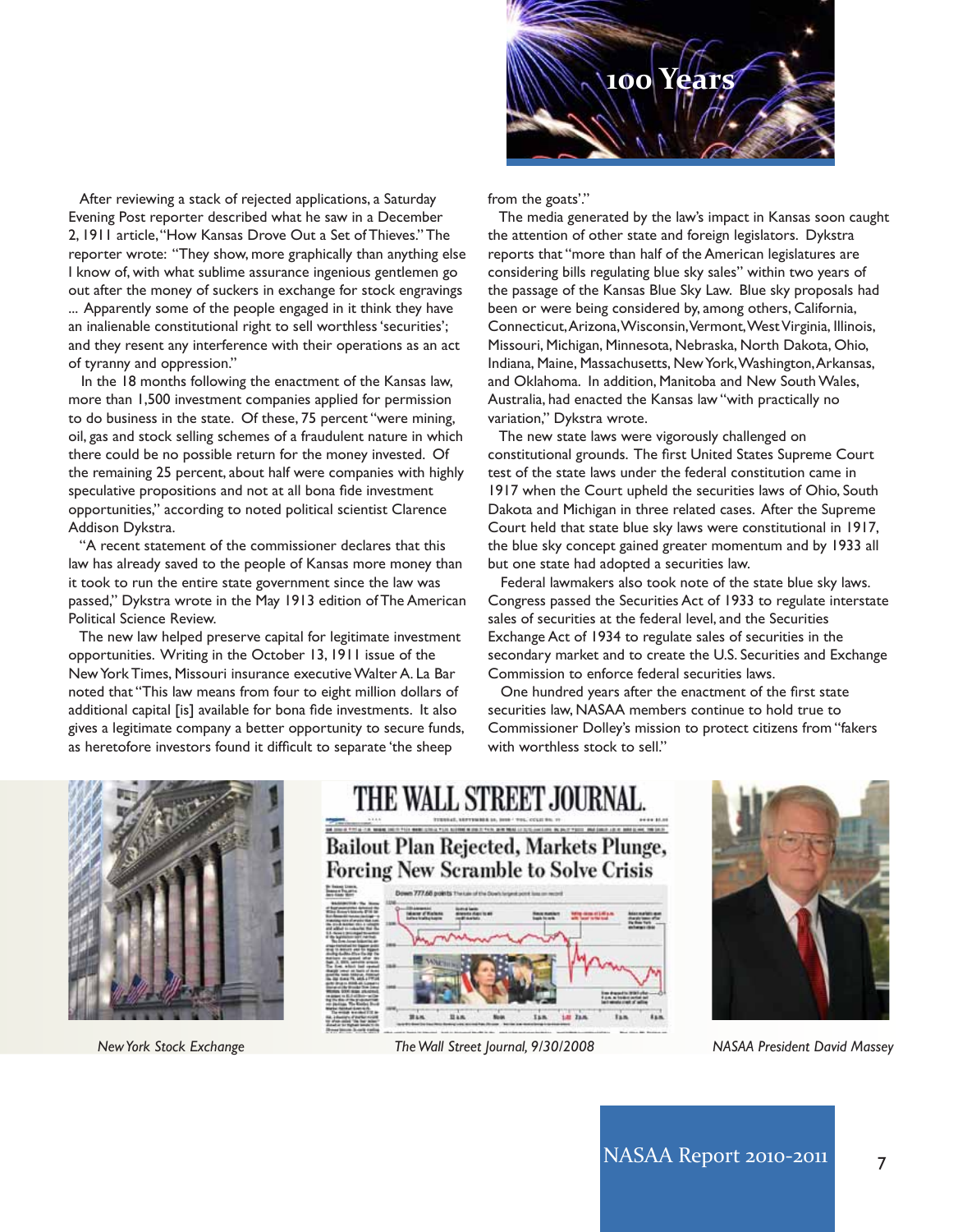# **Implementing Reform**

*"President Obama's signature on the Dodd-Frank Wall Street Reform and Consumer Protection Act demonstrates the recognition by federal lawmakers of the strong investor protection role our members provide. This legislation clearly is going to restructure relationships among regulators. We have an opportunity to strengthen these relationships and to engage in productive discussions about how our shared responsibilities can better protect investors."*

> **- David Massey, NASAA President and North Carolina Deputy Securities Administrator**



### **Dodd-Frank Overview**

 On Wednesday, July 21, 2010, President Obama signed into law the Dodd-Frank Wall Street Reform and Consumer Protection Act, which demonstrates the recognition by federal lawmakers of the strong investor protection role of state securities regulators. The Dodd-Frank Act addresses a number of critical issues for investors. However, the legislation grants the Securities and Exchange Commission broad discretion to shape many key elements of reform through dozens of studies and more than 200 rulemakings.

 Removed from the glare of the heated legislative debate over Dodd-Frank, teams from the SEC worked through the fall of 2010 and winter of 2011 to prepare a number of congressionally mandated studies as a prelude to rulemaking.

 Among the first studies launched by the SEC is an examination of the obligations of brokers, dealers and investment advisers, including an exploration of the regulatory resources and effectiveness of those overseeing broker-dealers and investment

advisers who provide services to investors.

 As part of the study process, SEC commissioners and staff have been meeting with a diverse group of stakeholders, including delegations from NASAA.

 Throughout the implementation phase of Dodd-Frank, NASAA will continue to work toward achieving the best possible outcome for investors, particularly with regard to the following priority issues: investment adviser regulation, fiduciary duty, Regulation D private offerings and systemic risk.

### **NASAA Priority Issues**

- **Howestment Adviser Regulation**
- **Fiduciary Duty**
- **• Regulation D Private Offerings**
- **• Systemic Risk**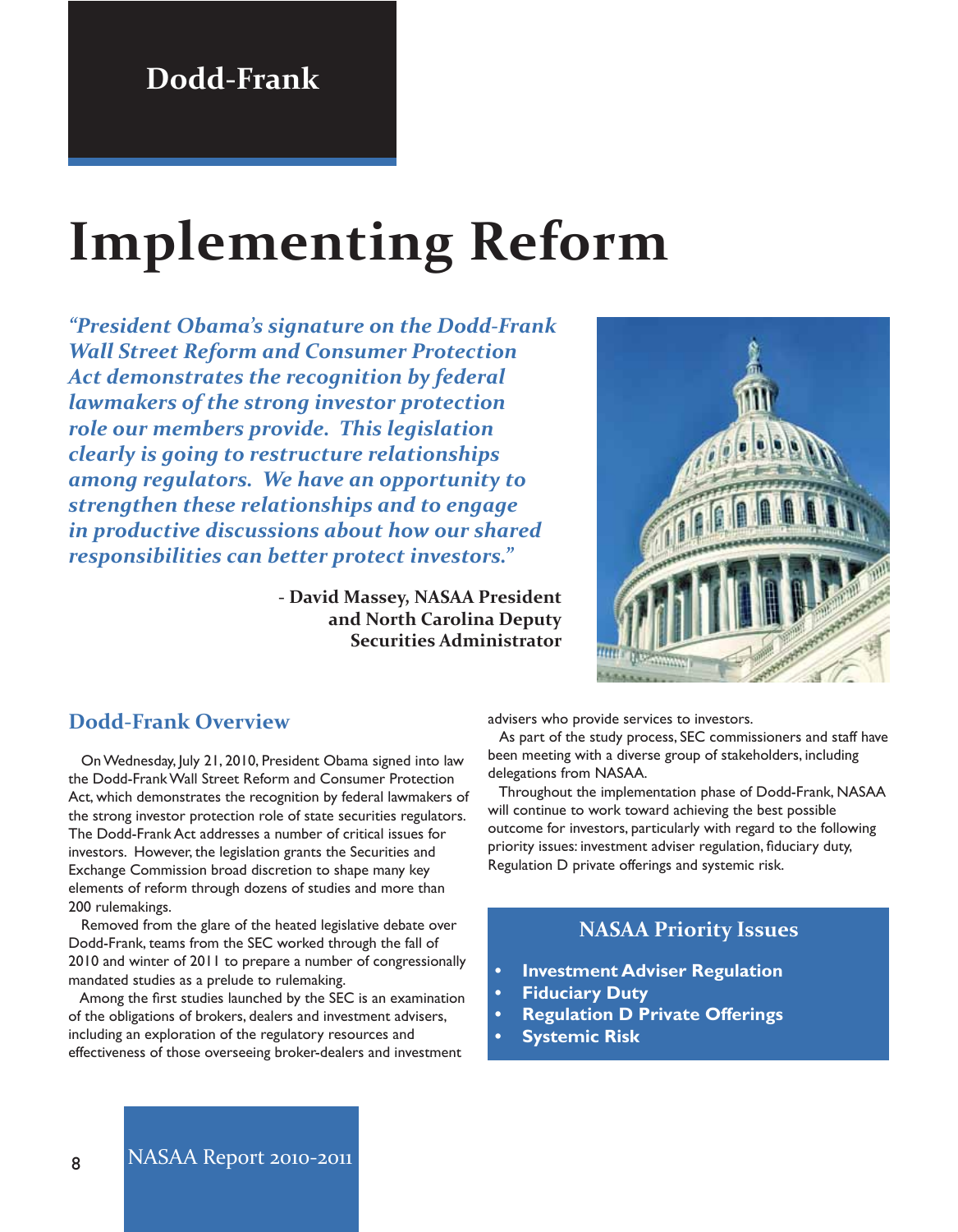### **Investment Adviser Regulation**

 States are the sole regulator of smaller investment adviser firms and investment adviser representatives. In recognition of the states' exemplary record of accomplishment in this area, Dodd-Frank expanded the states' authority over the investment adviser population.

 Under the law, approximately 4,000 investment advisers with assets under management of less than \$100 million will switch from federal to state regulation by July 21, 2011. This new distribution of firms will significantly enhance the effectiveness of investment adviser regulation at both the state and federal level.

 In addition to expanding the states' oversight of investment advisers, Dodd-Frank made substantial changes to the regulation of advisers to hedge funds and other private funds. For example, Title IV of Dodd-Frank, known as the "Private Fund Investment Advisers Registration Act of 2010," eliminated the "private adviser exemption" previously found in Section 203(b)(3) of the Investment Advisers Act, which allowed investment advisers to private funds to operate without federal regulatory oversight.

#### **States Have a Proven Record**

 The states have a proven track record in the area of investment adviser regulation. NASAA is confident that state securities regulators will continue to marshal the examination and enforcement resources necessary to effectively regulate investment advisers subject to their oversight.

 Comprehensive compliance exams are at the core of state investment adviser regulation. While the methods used by the states range from standard annual questionnaires to formal court-petitioned inspections, at least 47 states monitor compliance through examinations or audits of their registered investment advisers. Virtually all states conduct investment adviser examinations on-site at the investment adviser's principal place of business on a "routine" or non-cause basis. Follow-up examinations are conducted on a frequent basis to reinforce strong compliance practices to prevent investor fraud and abuse.

 States currently employ more than 400 experienced employees dedicated to the licensing and examination function, including field examiners, auditors, accountants and attorneys. State investment adviser examination totals have progressively increased each year for the past five years, resulting in a 20 percent increase in the total number performed through the third quarter of 2010 as compared to 2006.

#### **Regulation is a Governmental Function**

 In January 2011, the SEC staff released its study on enhancing the examination of investment advisers. The study recommended that Congress consider three approaches to address "capacity constraints" concerning its investment adviser examination program: 1) impose "user fees" on SEC-registered investment advisers that could be retained by the SEC to fund the investment adviser examination program; 2) authorize one or more self-regulatory organizations (SROs) to examine, subject to SEC supervision, all SEC-registered investment advisers; or 3) authorize FINRA to examine dual registrants for compliance with the Advisers Act.

 NASAA urges Congress to continue its commitment to investors by maintaining the strong system of governmental oversight of investment advisers and ensuring that the SEC has the resources it needs to operate an effective oversight program. Accordingly, NASAA prefers a legislative approach that allows investment adviser oversight to remain under governmental authority because this approach is in the best interest of protecting investors.

 The oversight of investment advisers has always been an effective partnership between state and federal regulators, both of which are transparent and directly accountable to the investing public. This should not change.

 NASAA shares the SEC staff's concerns about the disadvantages inherent in self-regulation. Our primary concerns with the creation of an SRO for the oversight of investment advisers are the lack of accountability, the lack of transparency and the conflicts of interest inherent to the SRO model of regulation.



## **State Investment Adviser Examinations**

9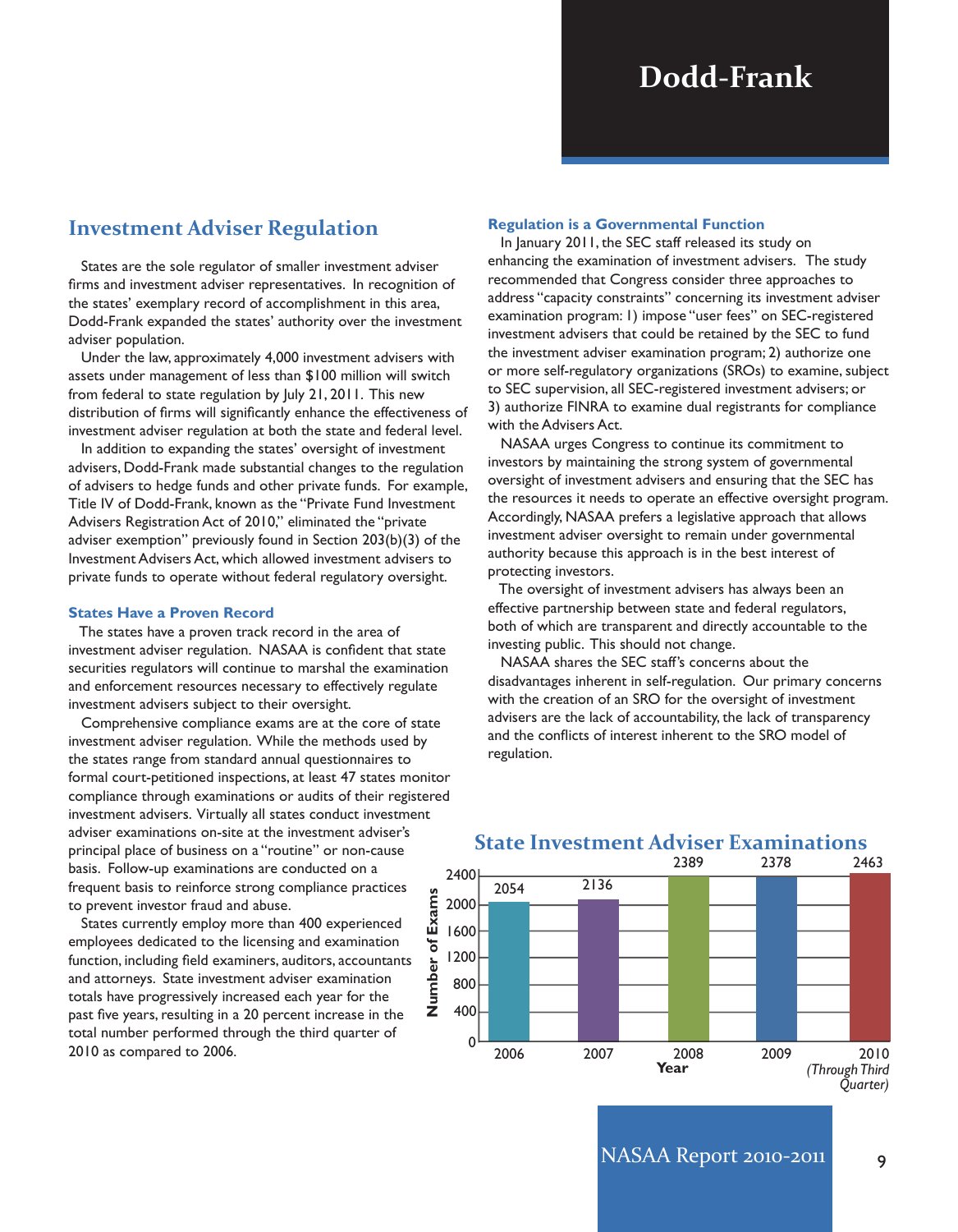# **Dodd-Frank**

### **Fiduciary Duty**

 Dodd-Frank brought closure to many regulatory issues but failed to resolve the issue of whether broker-dealers should be subject to a fiduciary duty when providing retail investment advice.

 Instead, the Act gave the SEC an unprecedented rulemaking opportunity to close a gap in regulation and protect investors from abuses fostered by current standards. Among the dozens of studies Dodd-Frank initiated was a six-month review of the differing standards of care owed to retail investors by investment advisers and broker-dealers when offering investment advice.

 Financial professionals who provide investment advice ought to be held to the well-established fiduciary duty standard found in the Investment Advisers Act. When receiving investment advice, investors deserve and should be afforded the same level of protection and care no matter which type of financial professional they engage.

 Earlier versions of financial reform legislation had extended the fiduciary duty to brokers when they offer advisory services, but this provision was scaled back in response to opposition from brokers and insurance agents. The opposition arguments focus on costs, but NASAA contends that any increase in compliance costs would be minimal and will be greatly outweighed by the direct benefits to investors.

 In January 2011, the SEC staff released its study, which included a recommendation that both broker-dealers and investment advisers should be held to a uniform fiduciary standard in providing personalized investment advice about securities to retail customers that is no less stringent than the existing fiduciary standard of investment advisers under the Investment Advisers Act.

 "Investors have a reasonable expectation that the advice that they are receiving is in their best interest," the report said. "They should not have to parse through legal distinctions to determine whether the advice they receive was provided in accordance with their expectations."

 NASAA looks forward to assisting the SEC as it develops new rules to apply a fiduciary standard of care and loyalty to all who provide investment advice to ensure that this standard is as strong as the existing fiduciary duty of the Investment Advisers Act of 1940.

## **Regulation D Private Offerings**

 In 1996, the National Securities Markets Improvement Act dramatically curtailed the authority of state securities regulators to oversee many aspects of the securities markets, including private offerings under Regulation D Rule 506. These offerings are also exempted from federal oversight, so they receive virtually no regulatory pre-screening.

 As a result, these private offerings have become a favorite vehicle for unscrupulous promoters, who use the Rule 506 exemption to evade review and fly under the radar. Even promoters and brokers who have a criminal or disciplinary history have been able to continue to prey on investors under this exemption.

 Dodd-Frank takes a necessary first step toward reducing risks for investors in private offerings by requiring the SEC to issue rulemaking disqualifying recidivist violators from taking advantage of the Rule 506 exemption. The SEC has until June 21, 2011 to issue this rule, and NASAA continues to urge the SEC to close all loopholes that allow securities law violators to peddle their scams without regulatory review.

 Private offerings were originally intended only for institutional investors and sophisticated individuals who were presumed capable of assessing risks and making investment decisions without the benefit of regulatory review and registration. They have attracted smaller retail investors with the promise of greater returns than traditional stocks and bonds.

 "There's nowhere to go, so even very conservative investors are more amenable to the idea of taking greater risk because they feel like they can finally get a payoff," Texas Securities Commissioner Denise Voigt Crawford told Bloomberg News in a November 19, 2010 article.

 Furthermore, the SEC standard of net worth used to establish an investor as "accredited" to participate in private offerings has remained the same since 1982. Investors, particularly retirees and those with much of their net worth tied to their homes, have been sold risky private placements that they may not fully understand.

 Dodd-Frank moves to correct this problem by excluding the value of individual investors' homes in the calculation of their net worth. NASAA will continue to push for further adjustments to the accredited investor standard.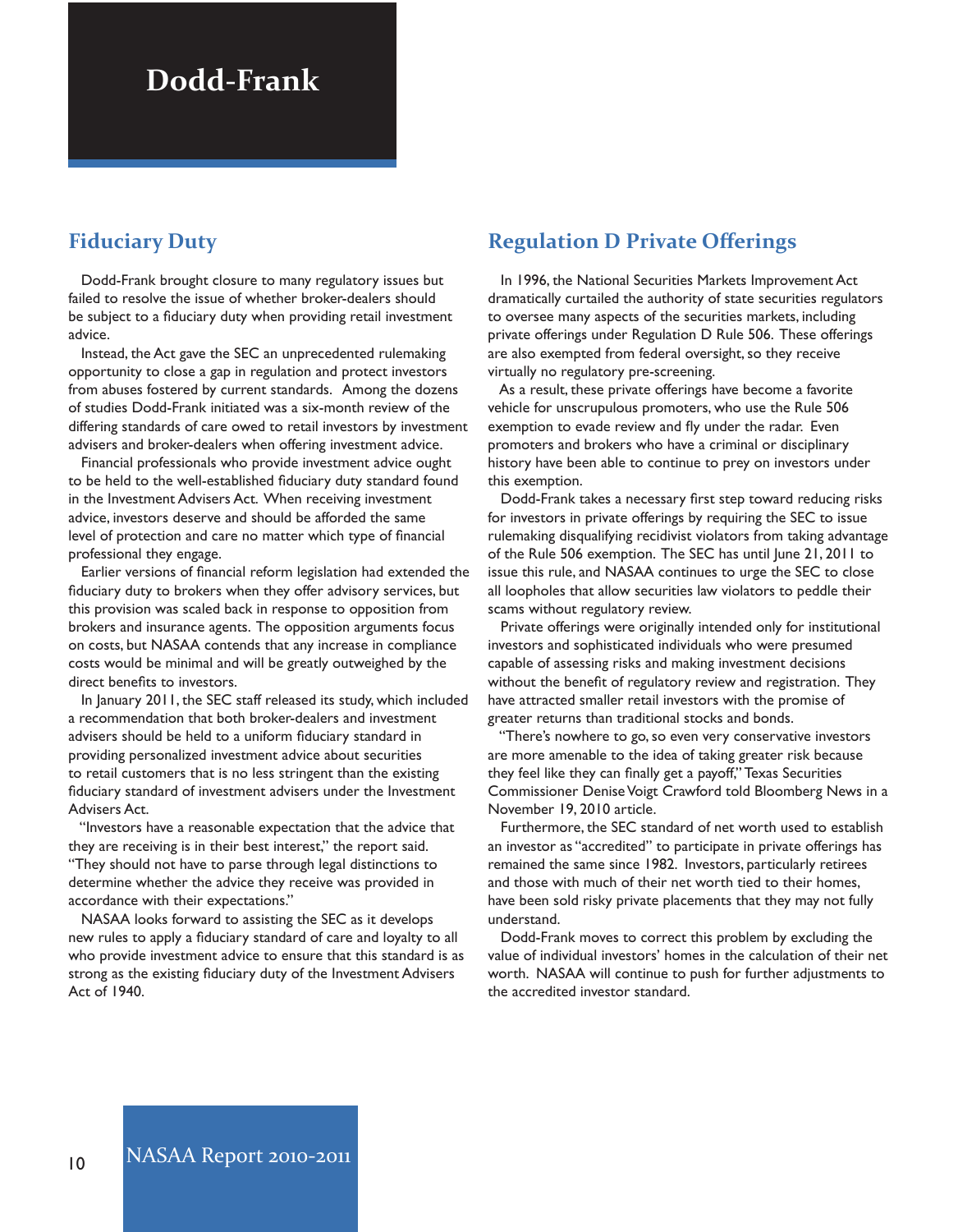# **Dodd-Frank**

### **Systemic Risk**

 Dodd-Frank created a new council of regulators, led by the Treasury Secretary, charged with identifying and addressing the systemic risks posed by large, complex companies, products and activities, and promoting market discipline.

 The Financial Stability Oversight Council (FSOC) includes representatives of state securities, banking and insurance regulators as non-voting members.

 NASAA has been a long and ardent supporter of including state regulators as members of the FSOC. State securities regulators are represented on the council by NASAA President and North Carolina Deputy Securities Administrator David Massey.

 State securities regulators bring to the FSOC the insights of "first responders" who see trends developing at the state level that have the potential to impact the larger financial system.

 NASAA members are often first to identify new investment frauds and to bring enforcement actions to halt and remedy a wide variety of market-wide investmentrelated violations.

 To assist the FSOC meet its duties under Dodd-Frank, NASAA members are serving as a significant resource to both the council and the newly created Office of Financial Research by forwarding intelligence about developments or trends they are observing in the securities markets that might pose concerns about systemic risk and threats to the U.S. economic system.



*Texas Securities Commissioner Denise Voigt Crawford, then NASAA's president, testifies before the Financial Crisis Inquiry Commission on January 14, 2010. Crawford noted that actions by Congress and the courts to preempt the regulatory authority of state securities regulators contributed to the ongoing financial crisis.*

 *"As the regulators closest to investors, state securities regulators provide an indispensable layer of protection for Main Street investors," Crawford told the bipartisan panel charged with identifying the causes of the crisis. "Our presence did not contribute to the crisis; rather, the fact that our regulatory and enforcement roles had been eroded was a significant factor in the severity of the financial meltdown."* 

 *Crawford urged the commission to consider how the aggressive investor protection role of state securities regulators may be expanded through the restoration of regulatory authority that was preempted by the National Securities Markets Improvement Act of 1996 (NSMIA).*

 *"Deregulation is no longer the presumptive policy prescription; indeed today, the sense is that the current crisis was deepened by excessive deregulation," Crawford said. "Similarly, the naiveté behind the view that markets are always self-correcting now seems apparent. But clearly, reliance by the investing public on federal securities regulators, self-regulatory organizations and 'gatekeepers' in the years preceding the crisis (and in its very midst) to detect and prevent even the most egregious of frauds and deceit was equally naïve."*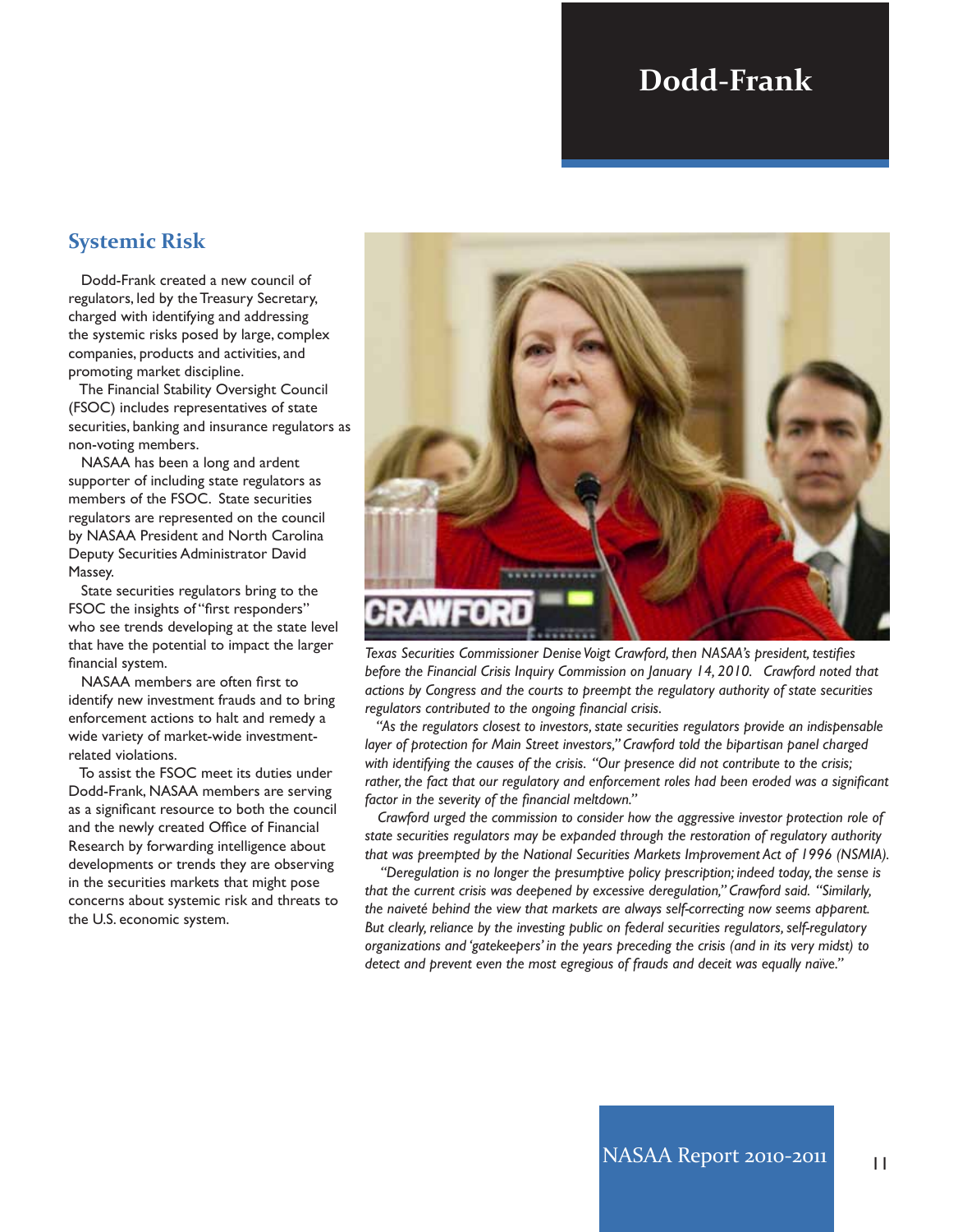# **Investment Adviser Regulation**

# **Making the** *Switch*

 By signing the Dodd-Frank Wall Street Reform and Consumer Protection Act into law, President Obama set in motion a change for many mid-sized investment adviser firms. Under the law, approximately 4,000 IAs with assets under management of less than \$100 million will switch from federal to state regulation by October 19, 2011.

 State securities regulators began preparing early for the added responsibilities of registering, examining and regulating more advisers and their representatives. Working through NASAA, state securities regulators are developing effective ways to deploy resources through enhanced technology. NASAA also is working with the SEC in an effort to minimize any burdens associated with the switch.

 NASAA appointed an internal IA Switch team in July 2010 to develop a comprehensive roadmap to handle the migration of investment advisers. Work is underway in several areas to help regulators and industry prepare for the switch.

 Some firms have switched before when their assets rose above or fell below the previous threshold of \$25 million, so switching between federal and state regulation is nothing new. Most advisers should find the switch to be a smooth process. State registration also is nothing new to firms that operated before 1996 — when most RIAs were required to register with the SEC and in each state in which they did business.

 Firms switching to state regulation for the first time can expect thorough inspections, generally on a more frequent basis, than they may have experienced before. Most advisers should find that thorough regulatory inspections and strong internal compliance benefit customer and firm alike.

 NASAA members began holding seminars in the months leading up to the switch to help investment advisers within their jurisdictions prepare to change to state regulation.

*Dodd-Frank Act's New Regulatory Requirements for Investment Advisers:*

*Putting the Pieces Together*

*NASAA members began giving presentations to investment adviser groups in 2010 to help them prepare for the switch to state regulation.* 

 NASAA has also partnered with media organizations and investment adviser groups on several webinars designed to explain new registration requirements, outline key filing deadlines and caveats, provide an overview of what to expect from a state examination, and direct investment advisers to additional information and support.

 NASAA President and North Carolina Deputy Securities Administrator David Massey has pledged his commitment to enhance communication between NASAA members and the regulated community and to remain sensitive to the cost and complexity of regulatory compliance. "My door is open and I look forward to hearing from you in the year ahead to identify areas of common interest and opportunities for improvement," Massey said.

*NASAA's online* **IA Switch Resource Center** *includes an FAQ, calendar of events and additional guidance to help advisers make the switch to state regulation. Advisers can use the resource center to submit questions about the switch. The resource center is available at* **www.nasaa.org***.*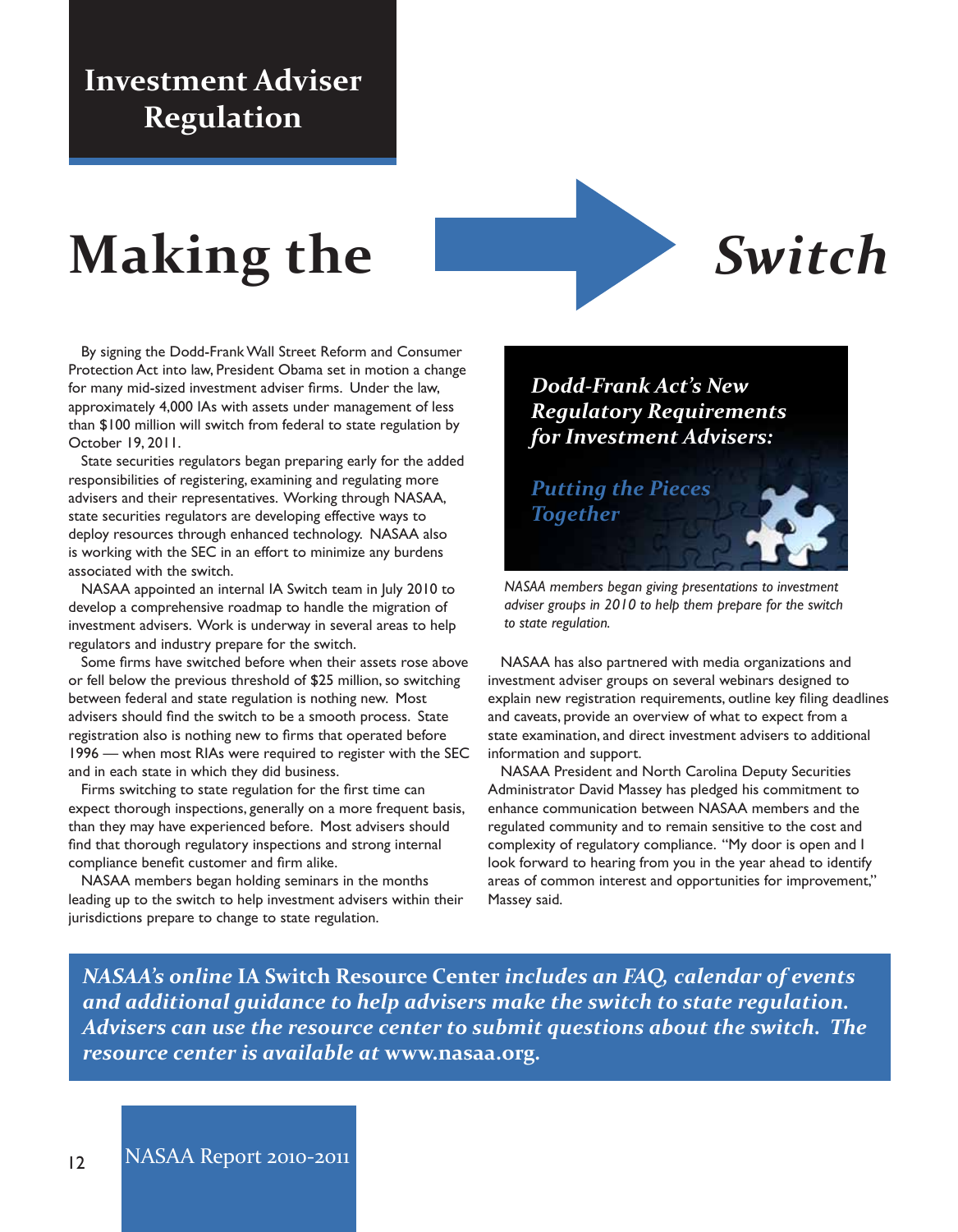# **IA Switch At a Glance**

### **SEC and State Authority**

### **State authority over IAs with AUM of \$0 to \$25 million:**

• No changes. (The SEC has proposed that IAs with AUM of less than \$100 million that would be required to register in 15 or more states be required to register with the SEC.)

### **State authority over IAs with AUM of \$25 million to \$100 million:**

- Switch to state regulation if 1) state law where IA maintains its principal office and place of business requires the IA to register with the state securities authority and 2) if registered, the IA would be subject to examination.
- IAs required to register in 15 or more states can remain with SEC.

#### **IAs to registered investment companies and IAs to business development companies under the Investment Company Act:**

• Remain with the SEC.

### **Proposed Switch Schedule**

### **SEC Release IA No. 3110, Proposed New Rule 203A-5:**

- Confirming SEC eligibility: Each IA registered with the SEC on July 21, 2011 will file an amendment to its ADV by August 20, 2011 to report AUM determined within 30 days of amendment filing.
- Terminating SEC registration: IAs no longer eligible for SEC registration must file ADV-W by October 19, 2011.

### **Registration Schedule**

### **Investment advisers now have two choices regarding the timing of their registration.**

Move forward with dual registration with the SEC and state securities regulator until July 21, 2011.

#### *or*

Submit documents for review to your state but request to remain in a pending status with an effective date of July 21, 2011. (Consult with the state regulator before pursuing this option.)

# **Investment Adviser Regulation**

### **New Form ADV Part 2**

 Investment advisers and regulators alike are preparing for the use of a new Form ADV Part 2, which became effective in October 2010.

 The new Part 2 requires registered investment advisers to provide new and prospective clients with a brochure and brochure supplements written in plain English. Blank templates are available on the NASAA Form ADV webpage.

 NASAA has recommended that states that have adopted the Form ADV for use in the investment adviser registration process and for disclosure purposes should begin using the new Part 2 after January 1, 2011.

#### All new investment advisers

registering for the first time in any state or for initial registration in a new state should submit the new Part 2 through the IARD to the states in which registration is being sought.

 Those already registered will need to incorporate the new Part 2 with their next filing of an amendment to Form ADV or their annual updating amendment to Form ADV, whichever occurs first. Each investment adviser with a fiscal year end of December 31, 2010, who hasn't already filed an updated Part 2, must file an annual updating amendment in IARD with the new Part 2 brochures no later than March 31, 2011.

The SEC has proposed allowing state-registered advisers or new advisers with \$30 million to \$100 million AUM to remain registered in the state in which the IA maintains its principal office and place of business. (See SEC Release No. IA 3110.)

The 2011 IARD Renewal Program Calendar is available online at: www.iard.com/renewals.asp. There will be no changes in this process.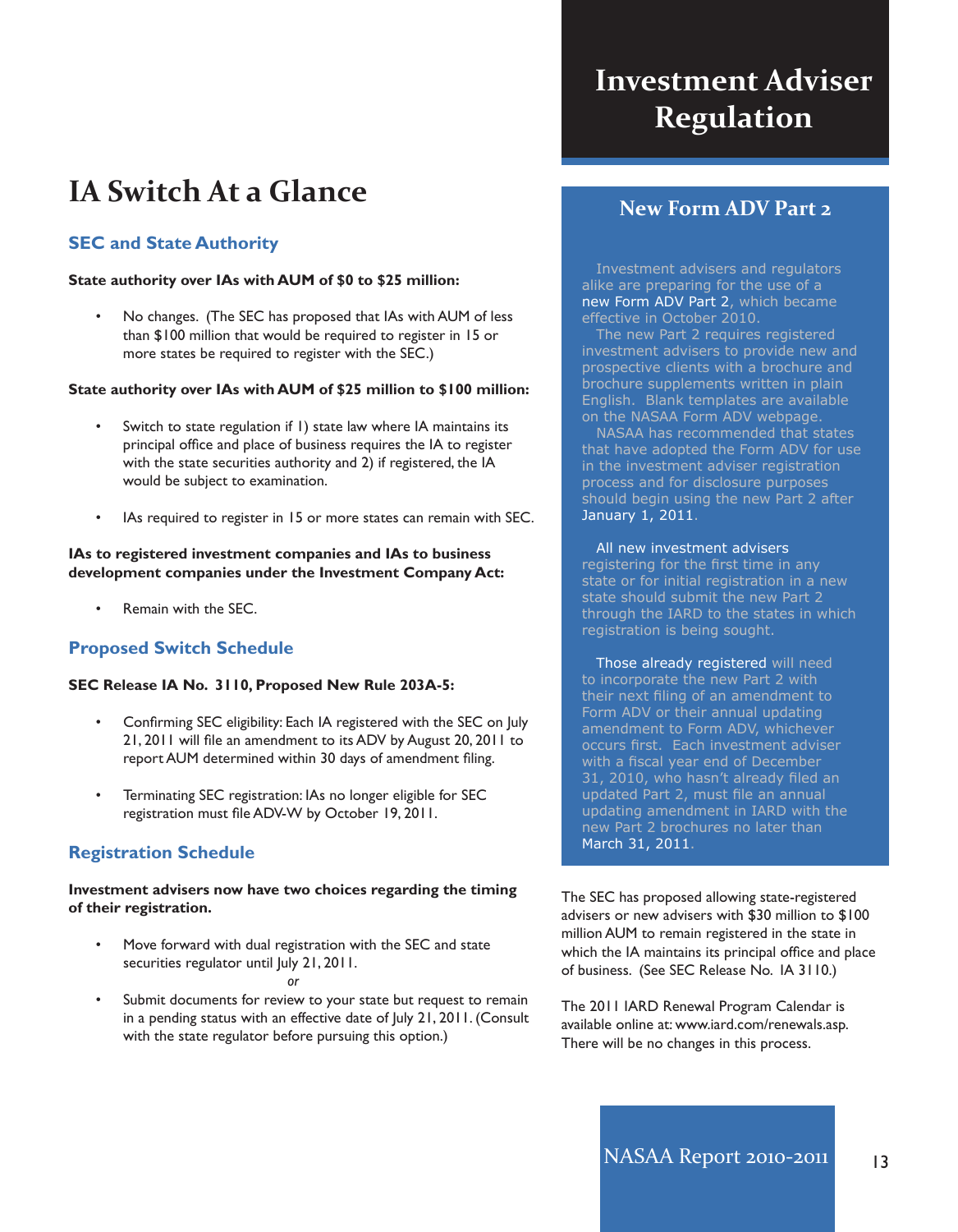# **New Resources for Investors**

### **Enhanced Online Tool Helps Investors Investigate Before They Invest**

 NASAA launched an enhancement to the Investment Adviser Public Disclosure (IAPD) website in June 2010 to allow investors to electronically access information about individuals who work for money management, financial planning and other investment advisory firms. This enhancement will provide information on investment adviser representatives – the individuals who work for these firms and provide investment advice to clients.

 NASAA then-President and Texas Securities Commissioner Denise Voigt Crawford said the enhancement will allow investors to access information for more than 220,000 individual investment professionals, including background information such as customer complaints, criminal or regulatory disclosures, professional qualifications, and employment history. Previously, IAPD provided instant access only to registration documents filed by registered investment advisory firms.

 The information provided on IAPD for both investment advisory firms and individuals comes from documents filed electronically with state securities administrators or the Securities and Exchange Commission. The registration documents provide information about each adviser's business, advisory services and fees and also disclose disciplinary problems an adviser or its employees may have had during the last 10 years.

 Crawford hailed the enhancement as an important step in improving investor protection.

 "Investors should be equipped with the important information that will be available through this website when they evaluate who they should hire to help them plan for retirement or pay for

a child's education," Crawford said. "State securities regulators responsible for protecting investors and providing investors with information about financial firms and professionals are an essential part of that mission. I want to commend the hard work of my colleagues for their efforts in making this enhancement a reality for investors."

### **New Investor Education Programs Target Seniors, Women and Youth**

**For Seniors.** NASAA, in partnership with physicians and adult protective services organizations, launched a new initiative in June 2010 to increase awareness among doctors and medical professionals of an under-recognized and underreported form of elder abuse: financial fraud.

 More than 7.3 million older Americans – one out of every five citizens over the age of 65 – already have been victimized by a financial swindle, according to a new Investor Protection Trust (IPT) survey conducted by Infogroup/ORC.

 "The success of a Texas pilot program to train medical professionals to identify and report the signs of elder financial abuse to the Texas State Securities Board encouraged NASAA to form partnerships to expand this education and awareness campaign nationwide," said NASAA then-President and Texas Securities Commissioner Denise Voigt Crawford.

 State securities regulators have joined forces with IPT and the National Adult Protective Services Association (NAPSA), in cooperation with the American Academy of Family Physicians, the National Area Health Education Center Organization and the National Association of Geriatric Education Centers, to educate medical professionals and other caregivers about how

*Search* **IAPD** *at* **www.adviserinfo.sec.gov***. Investors can receive additional information on investment adviser firms and investment adviser representatives by contacting their state securities regulator. Contact information for every state securities regulator is available at* **www.nasaa.org***.*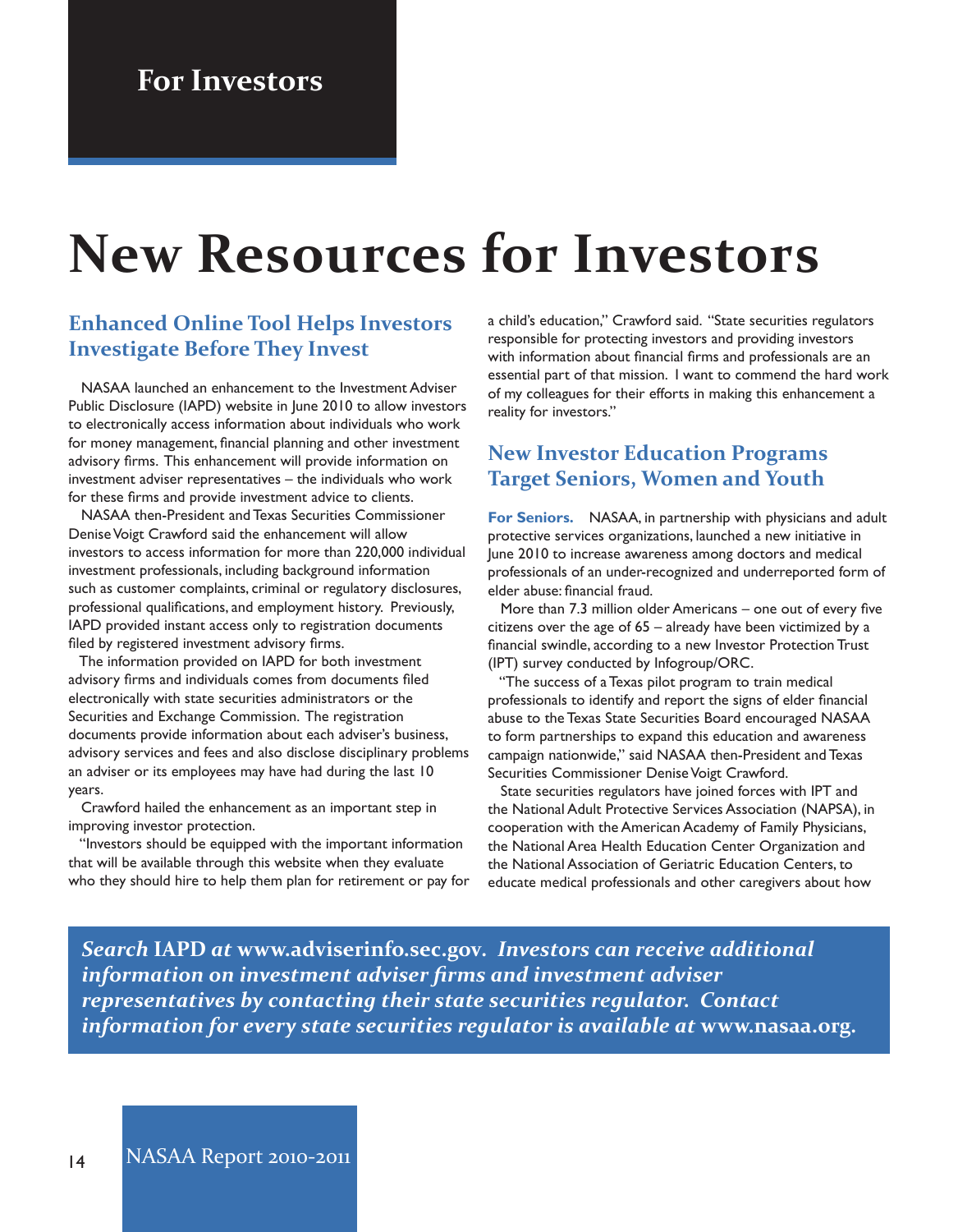## **For Investors**

to identify seniors who may be vulnerable to financial abuse. Professionals who provide front-line elder care will learn how to refer at-risk seniors to the appropriate authorities, whether it is to report investment fraud to securities regulators, suspected abuse to adult protective services workers or symptoms of mild cognitive impairment to physicians.

 "Investment fraud against seniors too often goes unreported, but by teaming up with clinicians and adult protective services workers to give voice to the silent victims, state securities regulators will have more information to investigate and prosecute those who financially exploit our nation's seniors," Crawford said.

 Program resources include an educational brochure for senior patients and a Clinician's Pocket Guide, which serves as a quick reference tool for medical practitioners outlining the red flags of investment fraud, tips for discussing financial capacity with senior patients and resources for reporting suspected abuse. More than 20 states are developing continuing medical education classes to provide further instruction for doctors in their communities.

**ForWomen.** NASAA's Women in Transition program



is a new investor education initiative designed to empower women investors to take control of their financial futures. Many women face particularly daunting money challenges during periods of financial transition marriage, divorce, job loss, retirement, sending kids off to college, and

other changes to their own or their family's financial circumstances. Through specifically tailored investor education resources, on-site presentations to women's groups and a public awareness campaign, NASAA aims to help women invest with confidence and steer clear of investment fraud.

 More women than ever before - 40 percent, according to Wi\$eUp - serve as their household's primary breadwinner, and nearly all women will be financially responsible for

themselves or their families at some point. The Women in Transition on-site presentation encourages these women to evaluate their relationship with money and take the first step toward more proactively managing their investments. The presentation highlights the red flags of investment fraud, outlines how to investigate before investing and offers tips and tricks to face any financial transition with confidence. Women investors can request a Women in Transition presentation in their area by contacting their state securities regulator.

**ForYouth.** NASAA created the Live "Stock" Adventure, a new youth investor education program that uses farm animals – including the shifty fox – to help middle school students learn about the risks and rewards of investing.



 "This fun and interactive resource not only teaches students about the ups and downs of the stock market, but it also

provides an innovative way to practice specific math skills such as calculating percentages and adding, subtracting and multiplying multi-digit numbers," said Vickie Moseley, chair of the NASAA Investor Education Section's Youth Outreach Project Group, which developed the Adventure.

 With \$300 in virtual funds, students select a portfolio from a barnyard of low-, medium- and high-risk animal stocks, as well as the volatile "wild card" fox stock. Over the course of the Adventure, a series of chance events affect the value of the students' portfolios, and they must compute their earnings and losses. At the end of the Adventure, students write a report discussing their experiences.

 Middle school teachers can visit the NASAA website at www.nasaa.org to download the free Adventure materials, including instructions, student ledger sheets, exchange tracking sheets, mini-posters for classroom display and a situation guide. The situation guide corresponds to a regular deck of 52 playing cards. Teachers draw a card, find the corresponding situation, and inform the students which stocks gain or lose as a result of that situation. For example, if a teacher draws a six of diamonds, students would learn that a new pizza place has increased demand for cheese, so the value of cow stocks goes up. A specialized deck of colorful Live "Stock" Adventure situation cards may be available upon request.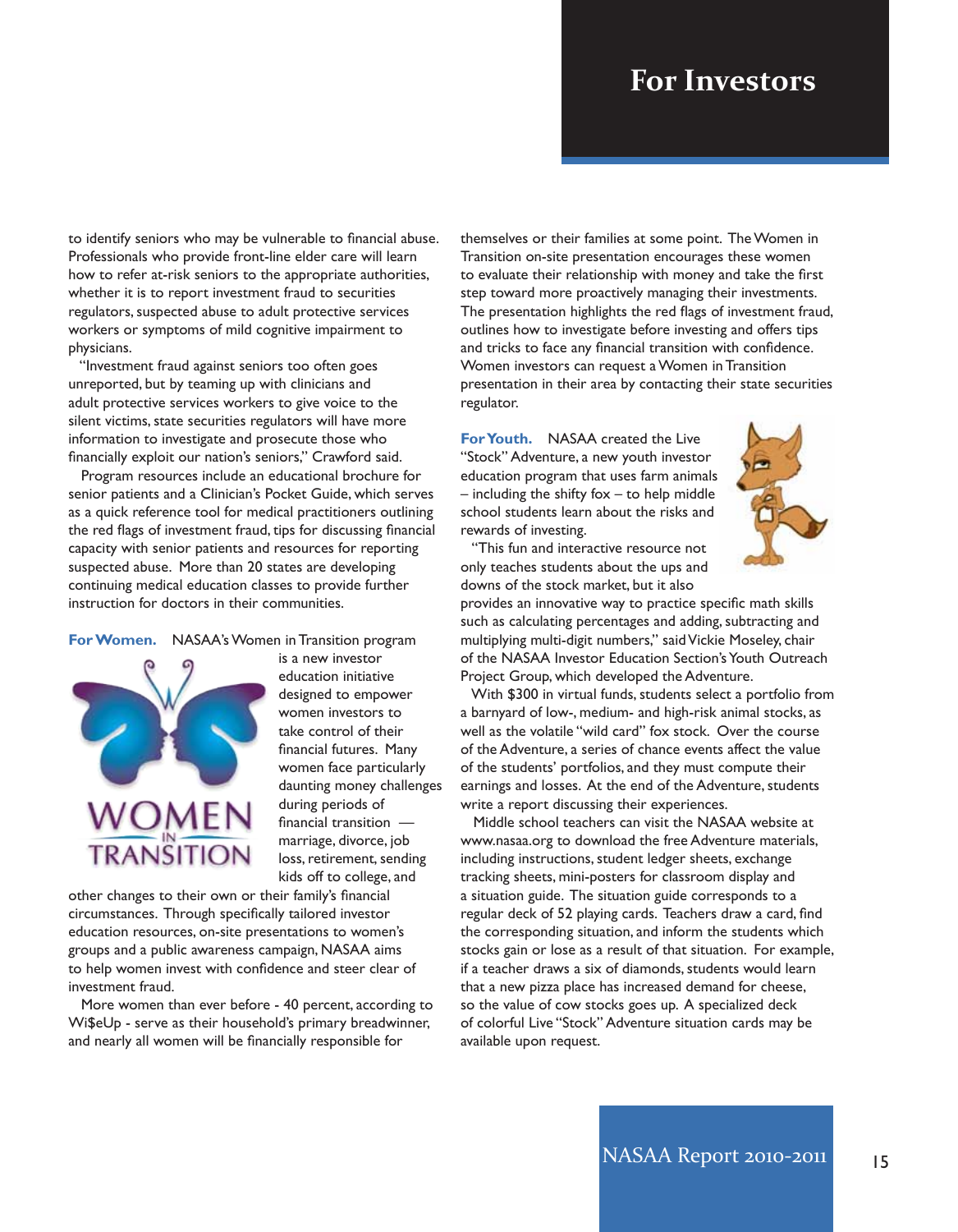# **Activities & Accomplishments**

 *The primary mission of NASAA is to represent and serve its members through advocacy, education, subject-matter expertise, communication and coordination as they protect investors from fraud and abuse. 2010 was a year of historic change for the financial services industry, and NASAA and its members worked collaboratively to advance our common goal of protecting investors.*

### **Government Affairs**

 Following months of contentious debate, the Dodd-Frank Wall Street Reform and Consumer Protection Act was signed into law on July 21, 2010. NASAA and its members advocated strongly to include provisions in the Dodd-Frank Act that better protect investors and recognize the investor protection role served by state and provincial securities regulators.

 The debate has since shifted from Congress to the regulatory agencies who are responsible for conducting dozens of studies and hundreds of rulemakings under the new reform law. NASAA and its members remain committed to ensuring that the Dodd-Frank Act's investor protection intent is fulfilled in the ongoing rulemaking and study process.

 Throughout this historic year of legislative change, NASAA and its members made their voices heard through testimony, comment letters and joint outreach with other national organizations.

#### **Advocacy Efforts**

 NASAA's government affairs staff, with assistance from the NASAA legal department, supported the NASAA leadership during three testimonies before House and Senate committees and the Financial Crisis Inquiry Commission. The government affairs staff also produced 13 letters to Congress in 2010, including three joint letters with NASAA's partner organizations. They assisted the NASAA membership with letters to Congress, resulting in 153 letters from state securities regulators to members of the House of Representatives and 63 letters to U.S. senators throughout the reform law debate, as well as 56 letters to the House and Senate conferees during the conference committee on the



*Then-NASAA President and Texas Securities Commissioner Denise Voigt Crawford greets House Financial Services Committee Chairman and primary author of the financial reform bill Barney Frank (D-MA) at the presidential signing ceremony in Washington, D.C. on July 21, 2010. "President Obama has ushered in a new era of investor protection and financial market oversight. State securities regulators are eager to help fulfill this important mission on behalf of Main Street investors," Crawford said following the ceremony.*

#### Dodd-Frank Act.

 NASAA's thoughtful, investor-oriented contributions to the reform debate resulted in several key legislative victories for investors, and was rewarded with an invitation for NASAA's then-president, Texas Securities Commissioner Denise Voigt Crawford, to attend the bill-signing ceremony in Washington, DC.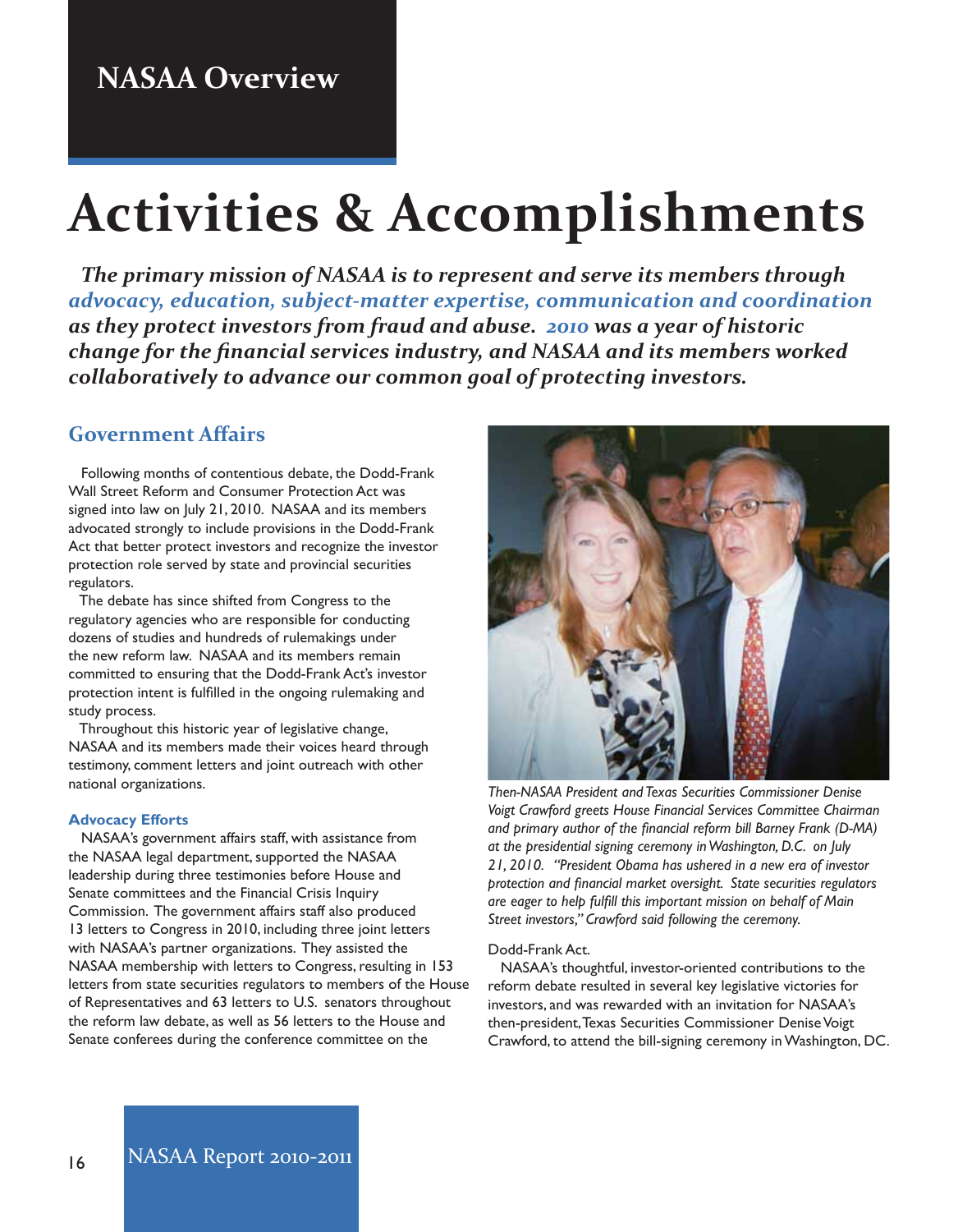### **NASAA 2010 Testimonies**

### *• The Federal Government's Role in Empowering Americans to Make Informed Financial Decisions*

Lynne Egan, Montana Deputy Securities Commissioner | Senate Committee on Homeland Security – Subcommittee on Oversight of Government Management | July 15, 2010

### *• Corporate Governance and Shareholder Empowerment*

Steven Irwin, Pennsylvania Securities Commissioner House Financial Services Committee – Subcommittee on Capital Markets | April 21, 2010

### *• Investigations into the Financial Crisis*

Denise Voigt Crawford, Texas Securities Commissioner | Financial Crisis Inquiry Commission Jan. 14, 2010

To read the full text of any NASAA testimony, visit the NASAA website at www.nasaa.org.

### **Legal & Regulatory Affairs**

 As the legislative phase of the Dodd-Frank Act concluded, the focus shifted to the federal regulators charged with implementing the reform law through studies and rulemakings. The NASAA legal department has taken the lead in representing the views of NASAA and the membership through public comment on critical regulatory rule proposals.

 NASAA has focused on reviewing and commenting on proposed legislation and conducting meetings with congressional staff to highlight NASAA priorities. In 2010, NASAA filed 14 comment letters with the SEC and FINRA on a wide range of issues, including extending the fiduciary duty to broker-dealers who provide advisory services and adopting changes to the uniform application for investment adviser registration (ADV Part 2).

#### **On Regulatory Reform**

 NASAA's legal staff served an active role in providing critical support to the association's Dodd-Frank Studies Working Group as it prepared comment letters and other relevant information to submit to the SEC as it completed congressionally mandated studies under sections 913 and 914 of the Dodd-Frank Act. Legal also participated in NASAA's discussions with the Government Accountability Office as it prepared its Dodd-Frank mandated study on financial planners.

 NASAA's legal staff also provided legal assistance to the Financial Crisis Inquiry Commission, drafted a memorandum of understanding on state cooperation in the regulation of investment advisers, negotiated with Angel investor groups on Regulation D, Rule 506 provisions, and served as a resource to the SEC on Title VII of Dodd-Frank, Swaps and Derivatives.

#### **On Other Matters**

 Beyond Dodd-Frank, NASAA's legal staff devoted considerable attention to other key NASAA initiatives by helping to increase state regulatory uniformity through the Emerald Project, a survey and analysis of the states' broker-dealer registration requirements; launching IAPD Individual, an online tool allowing investors to electronically access information about individuals who work for investment advisory firms; continuing to assist in the development of NEMO, a new module for state examinations of investment advisers and broker-dealers, for rollout in Spring 2011; and assisting in the Electronic Form D Filing initiative.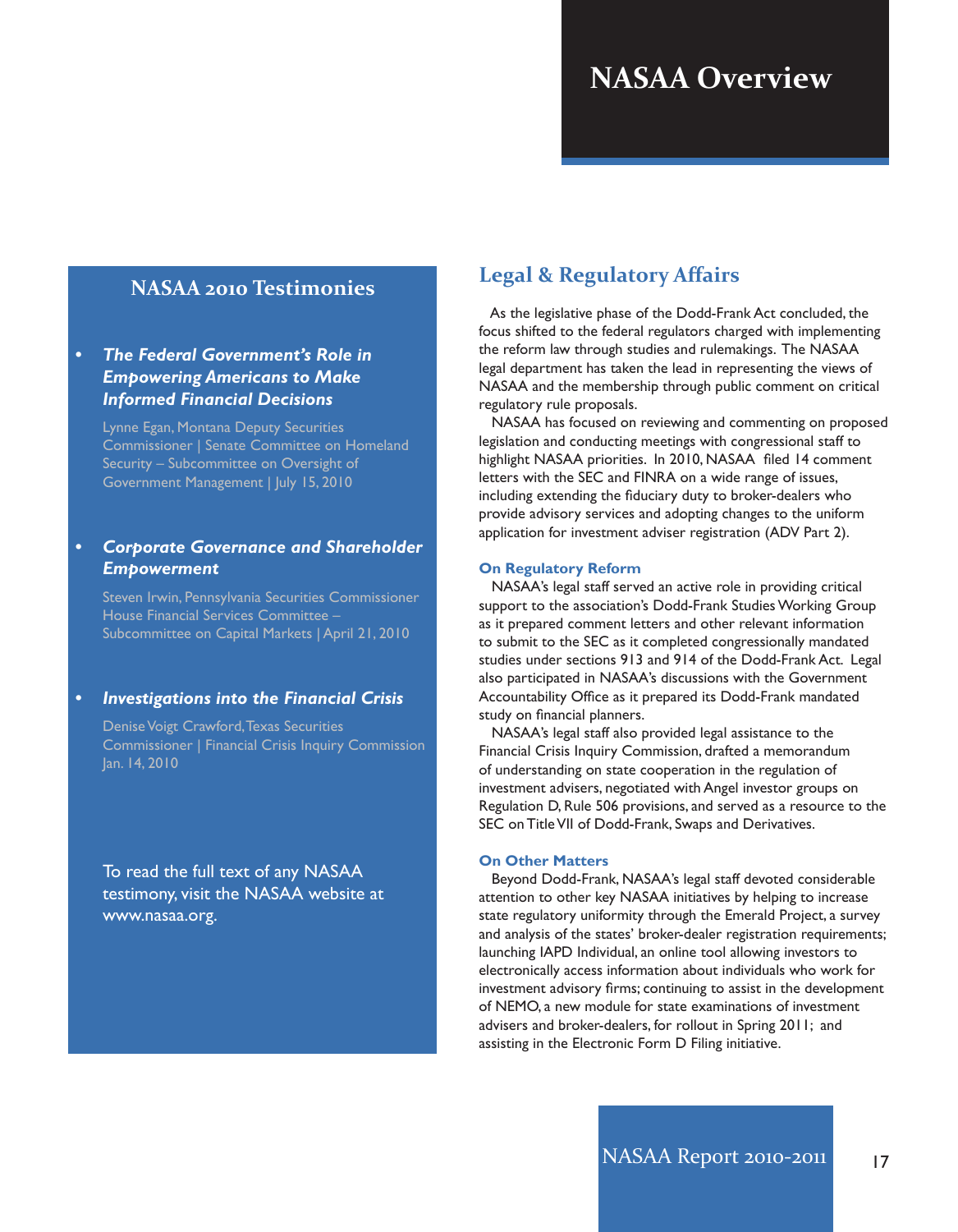### **NASAA 2010 Amicus Briefs**

NASAA's legal team serves the membership by providing legal counsel and representing their positions as amicus curiae in significant cases brought by private plaintiffs.

### *• State of North Dakota v. Hager*

NASAA filed an amicus brief in support of the state of North Dakota regarding North Dakota's authority to license/register individuals who offer Reg D securities | July 2, 2010

### *• Mathers FamilyTrust, et al. v Cagle, et al.*

NASAA filed an amicus brief in the Colorado Court of Appeals arguing that choice of law provisions in securities agreements are void | June 21, 2010

### *• Matrixx v. Siracusano*

NASAA filed an amicus brief in the United States Supreme Court in support of an investor's right to state a claim under  $\S$  10(b) of the Securities Exchange Act and SEC Rule 10b-5 based on a company's nondisclosure of "adverse event" reports even though the reports are not alleged to be statistically significant | Nov. 12, 2010

### *• Janus v. First DerivativesTraders*

NASAA filed an amicus brief jointly with the AARP in the United States Supreme Court arguing that §10(b) liability exists for a mutual fund investment adviser that wrote and disseminated prospectuses falsely stating that the funds did not permit market timing, and to hold otherwise constitutes an unwarranted extension of the Stoneridge Doctrine Nov. 2, 2010

To read the full text of any NASAA amicus brief, visit the NASAA website at www.nasaa.org.

## **Communications & Investor Education**

 NASAA's proactive media relations program capitalized on the heightened interest in financial services regulation throughout the Dodd-Frank debate to raise awareness of the valuable investor protection role served by NASAA members. Through 42 news releases, six media tours and two live news conferences in New York and Washington, NASAA's communications staff supported the NASAA leadership as they advocated for proinvestor legislative and regulatory proposals that preserved and enhanced the authority of state and provincial securities regulators to protect investors.

#### **Policy Promotion**

 The NASAA media team connected print, broadcast and online journalists with the state securities regulators whose frontline experience protecting investors enabled them to provide insightful analysis and commentary on congressional reform proposals and how they would affect investors. In 2010, NASAA then-President, Texas Securities Commissioner Denise Voigt Crawford met with editors and reporters from The Economist, The New York Times, The Wall Street Journal, USA Today, Forbes, Money, Redbook, AP, Dow Jones, CNBC, Reuters, Bloomberg News & TV, Fox Business News and Canada's Business News Network, among others. Since taking office as NASAA President in September 2010, North Carolina Deputy Securities Administrator David Massey has appeared on Fox Business News and traveled to New York to meet with reporters from The New York Times, The Wall Street Journal, the Financial Times and Bloomberg, among others.

 The NASAA communications team further advanced NASAA's policy goals through an advertisement in Roll Call and expanded NASAA's web presence through the use of social media, including Facebook.

#### **Investor Education**

 In addition to promoting NASAA's policy positions in the media, the NASAA communications staff continued to emphasize the importance of investor education. The communications department supported the work of the Investor Education Section and its six project groups. In 2010, the project groups launched three new initiatives, including the Women in Transition program targeting women investors, which was unveiled at a media conference in New York in June 2010.

NASAA maintains ongoing relationships with national partners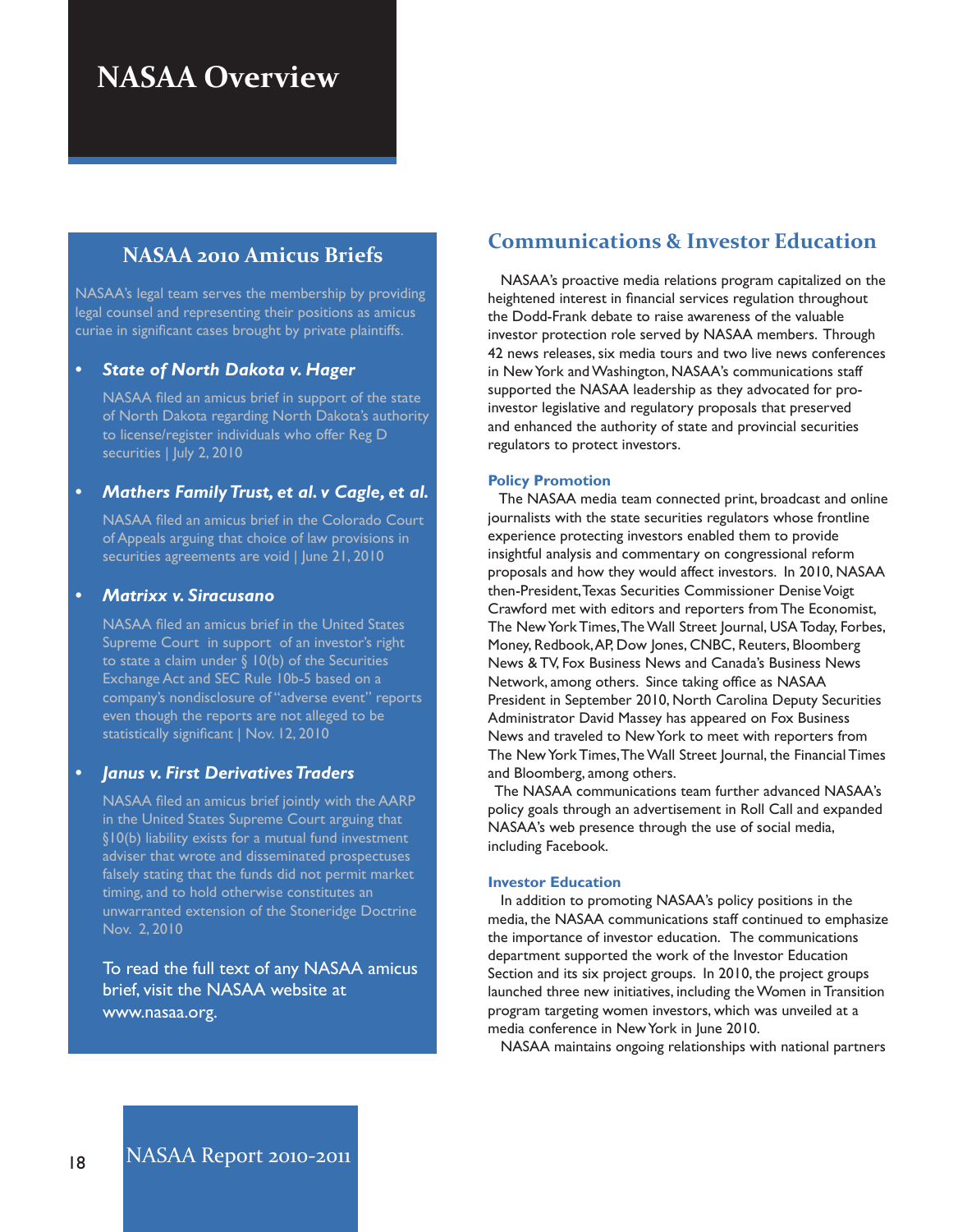in investor education, including the American Savings Education Council, the Jump\$tart Coalition for Personal Financial Literacy, U.S. Treasury's Financial Literacy Education Commission and the National Financial Education Network, among others.

### **Conferences & Events**

 NASAA hosted two major conferences in 2010, bringing together regulators, industry representatives, policymakers, media and others.

#### **NASAA 2010 Policy Conference**

 State and provincial securities regulators convened in Washington, D.C., in April 2010 for NASAA's Policy Conference as debate in Congress intensified over the most significant changes in the regulatory structure of financial services in decades.

 "The timing of this year's meeting could not be better as all eyes are focused on how Washington policymakers are



*Noted financial commentator Barry Ritholtz delivers the keynote address at NASAA's Spring Policy Conference in Washington, D.C., on April 13, 2010.*

responding to the ongoing financial crisis facing Main Street investors," said then-NASAA President and Texas Securities Commissioner Denise Voigt Crawford.

 Barry Ritholtz, noted financial commentator and author of the acclaimed book, "Bailout Nation: How Greed and Easy Money Corrupted Wall Street and Shook the World Economy," delivered the keynote address. Ritholtz stressed that policymakers must take this opportunity to "prohibit banks and Wall Street from having their



*Utah Securities Division Director Keith Woodwell moderates a panel on systemic safety featuring Arthur E. Wilmarth, Jr., George Washington University law professor; Rick Hancox, Executive Director of the New Brunswick Securities Commission; and Gary Teran of First Western Advisors. The panel was a highlight of NASAA's 2010 Spring Policy Conference in Washington, D.C.* 

way with the American public."

 Mark Connolly, the 2010 spring conference chair and then-director of New Hampshire's Bureau of Securities Regulation, built on Ritholtz's analysis by offering conference attendees two panel discussions spotlighting the vital role of state securities regulators as Congress moved forward with financial services regulatory reform.

 The first panel, "Reining in Risk on Wall Street" brought together experts from industry and academia to address how the inability of the private sector to provide systemic safety, coupled with weak federal oversight, demonstrates that deregulation is no longer a presumptive policy prescription to achieve liquidity, stability and reliability in a well-functioning financial system.

 During the second discussion, "What Regulatory Reform Means to Main Street Investors," state securities regulators examined congressional reform packages and outlined what investor protections are still needed.

 "Our program this year showcased the key areas where Congress can focus as it moves forward toward our shared goal of protecting our nation's investors and restoring their faith and confidence in financial regulators and markets," Connolly said.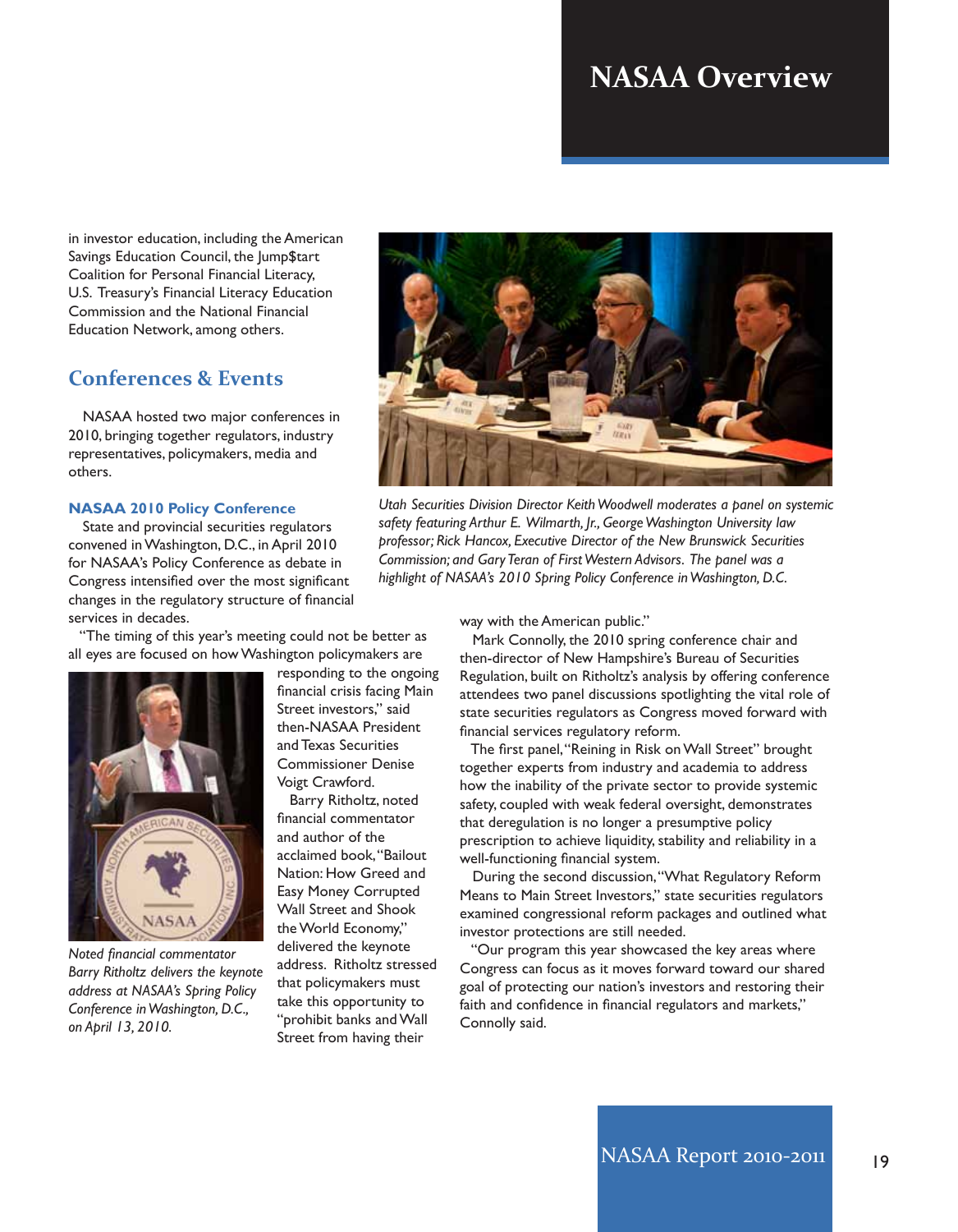#### **NASAA 2010 Annual Conference**

 NASAA's 93rd annual conference, a three-day discussion of the impact of the Dodd-Frank Wall Street Reform and Consumer Protection Act, was held in Baltimore, Md.

 The Sept. 26-28 event focused on the theme of "Charting a Course for the Future of Financial Regulation." The conference featured three panels, each designed to address the particular concerns of one of the three main groups affected by the Dodd-Frank Act: regulators, industry and investors.

 The conference's first panel brought together securities regulatory experts to explore the regulatory initiatives that will ultimately reach investors and govern industry actions.

 During the second panel, securities industry professionals examined how the business models of today will hold up against the regulation of tomorrow.

 The conference's final panel brought together a mix of financial specialists and commentators for a look at successful strategies to help guide investors through the new market era.

 Featured speakers included Rep. Elijah Cummings, (D-MD), a senior member of the U.S. House Oversight & Government Reform Committee and the House-Senate Conference Committee on financial regulation that produced the Dodd-Frank Act; Maryland Attorney General Douglas F. Gansler; Harvard University economist David Laibson; and distinguished congressional and presidential scholar Professor James Thurber, director of the Center for Congressional and Presidential Studies at American University School of Public Affairs.



*Rep. Elijah Cummings (D-MD) receives a plaque from Melanie Senter Lubin, Maryland Securities Commissioner and chair of NASAA's 2010 annual conference, thanking him for his support of the important investor protection role served by state securities regulators. Rep. Cummings delivered a stirring address at the NASAA conference in Baltimore, Md., on Sept. 27, where he urged state securities regulators to "continue your tremendous efforts to make the implementation of Dodd-Frank as significant as its passage."* 



*Connecticut Director of Securities Ralph Lambiase (third from left) moderates a panel on the "Practical Consequences of Re-forming Your Business Model" at NASAA's 2010 annual conference in Baltimore, Md. Panelists, from left: Gary Klein, Executive Vice President and Deputy General Counsel of Regulation, LPL Financial Corporation; Kristina Staples, Chief Compliance Officer, JER Partners; Susan MacMichael John, Chair of NAPFA and President, Financial Focus, Inc.; and David Montague (not pictured), Associate General Counsel, Bank of America.*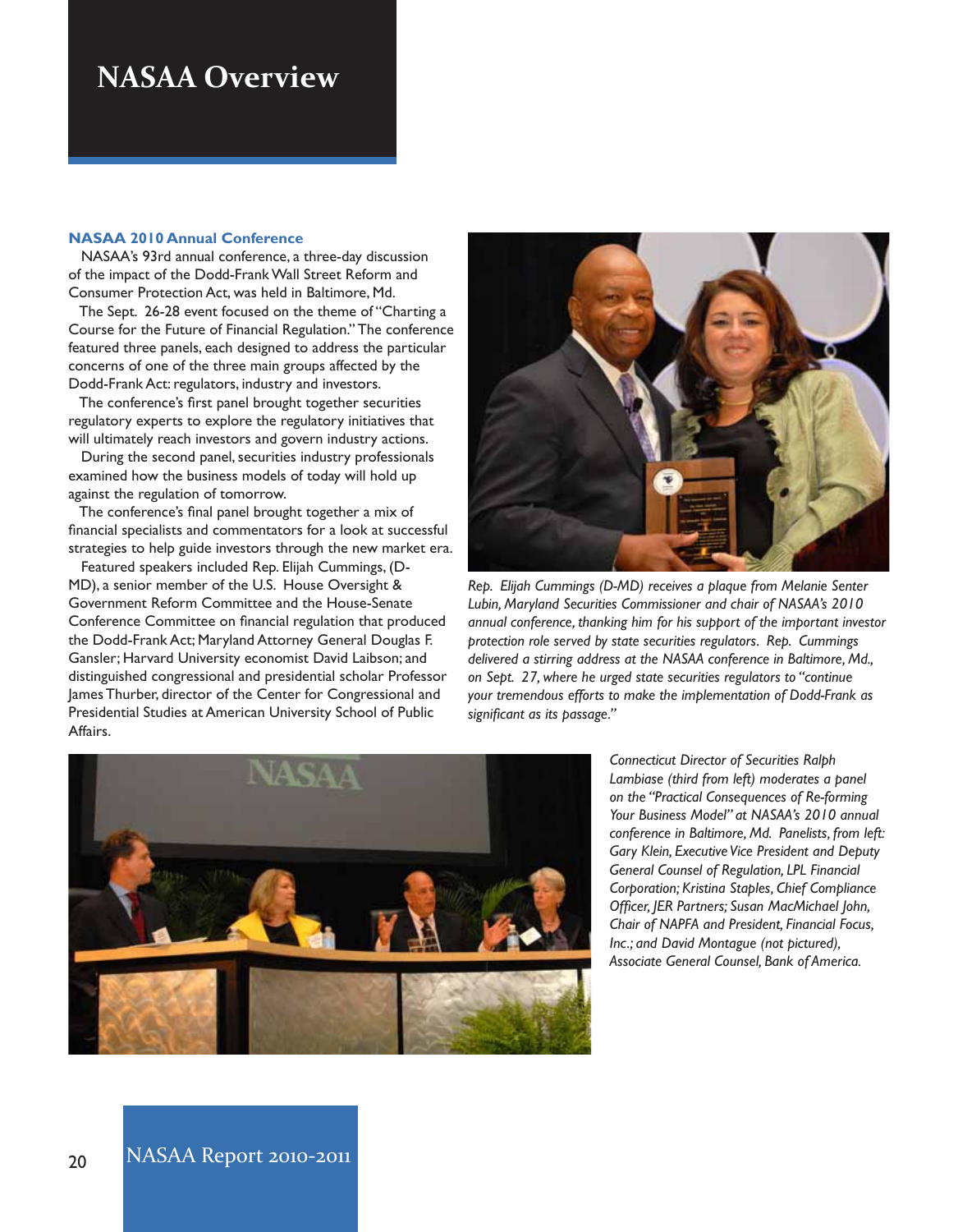

*North Carolina Deputy Securities Administrator David Massey delivers the presidential address at NASAA's 2010 annual conference in Baltimore, Md. Massey will serve a one-year term as NASAA president.*

 NASAA President David Massey devoted his presidential address to outlining his vision for the year ahead. He emphasized that he will build on NASAA's accomplishments during the legislative phase of the landmark Dodd-Frank Wall Street Reform and Consumer Protection Act to ensure that the reform bill's investor protection intent is reflected in the ongoing rulemaking process.

 "Whether our goals will be reached will be determined in the coming months as the implementation phase of Dodd-Frank takes place," Massey said. "We have 100 years of experience and expertise to contribute to a cohesive regulatory system, and we welcome the opportunity to work with other regulators to achieve our common investor protection goals."

 Specifically, Massey said NASAA members are working to ensure that all financial professionals who provide investment advice about securities be held to the fiduciary duty currently applicable to investment advisers under the Investment Advisers Act of 1940. NASAA members also are preparing to assume additional responsibility for investment adviser firms with up to \$100 million in assets under management.

 Massey spotlighted the reallocation of responsibility for the oversight of investment advisers between the SEC and state securities regulators as a good example of how the new law recognizes the capabilities of state securities regulators.

### **Training & Technology**

 Education and training are critical to promoting uniformity in state securities regulations and ensuring that state examiners, investigators and prosecutors are aware of and prepared to respond to emerging and current problem areas.

 In 2010, NASAA's training and technology staff focused on utilizing online tools to put valuable educational and training materials right at the fingertips of all NASAA members, regardless of where they are located. By recording and distributing training presentations in a secure online environment, NASAA's training efforts reach a larger audience and reduce the financial burden of travel and accommodation at an in-person training event.

 The current library of distance education resources includes the 2009 NASAA trainings in the areas of investor education, attorney/investigator, investment adviser and broker-dealer. The distance education site is available for registered members at http://training.nasaa.org.

 NASAA instituted online registration for its on-site trainings and events to further reduce costs, increase convenience and improve eco-friendliness.



*NASAA's distance education website is available for registered members at http://training.nasaa.org. NASAA launched the site in 2010 as a one-stop portal to a variety of training materials for state securities administrators and their staff. The site provides an alternative to in-person training sessions that require costly travel and accommodation.*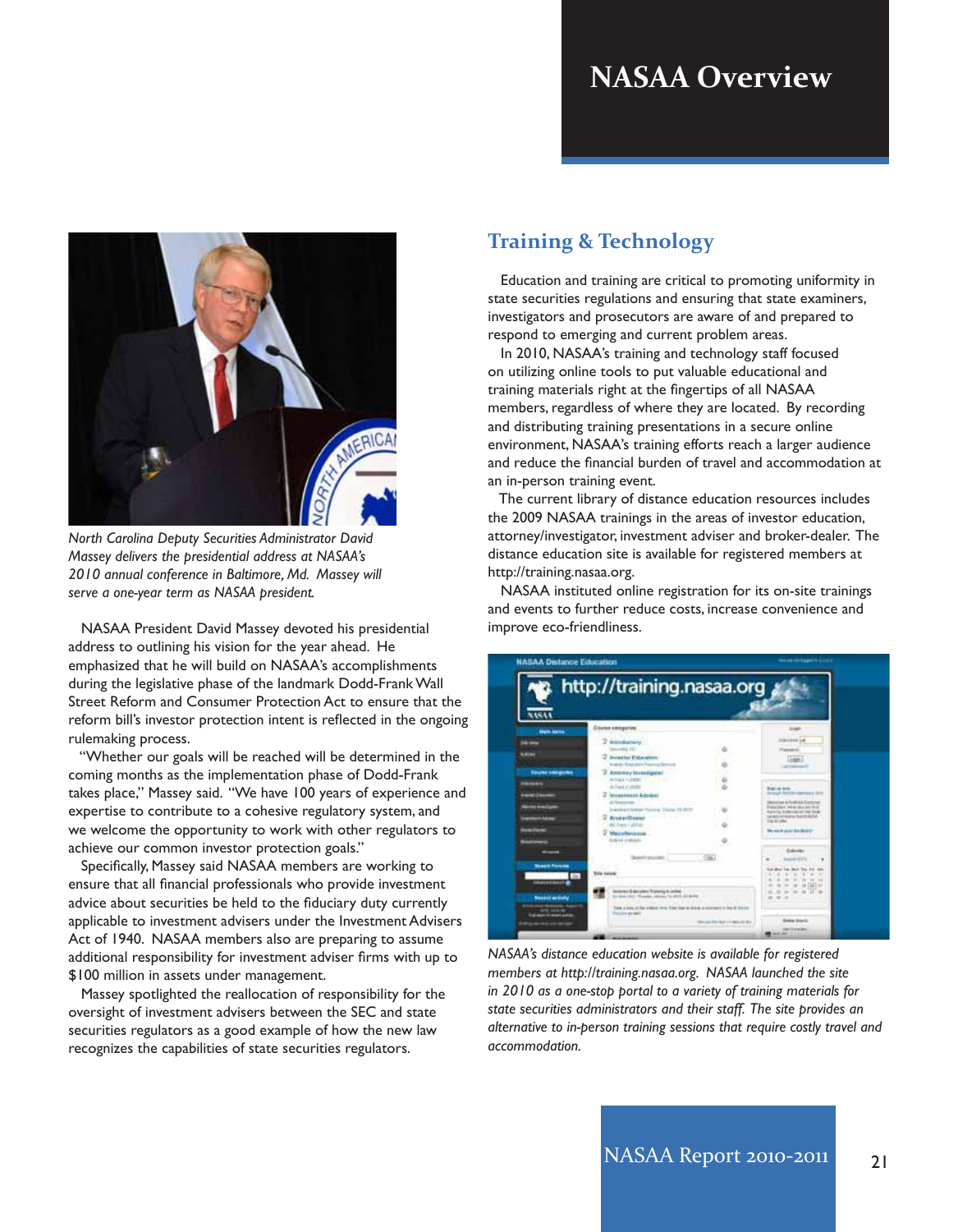# **Section Overview**

# **Broker-Dealer Section**

### **Overview**

 The point-of-sale contact that broker-dealers have with investors makes the work of the Broker-Dealer Section critical in achieving NASAA's mission of investor protection. This Section focuses on issues involving broker-dealers and agents, such as qualification and licensing requirements, record keeping and compliance requirements, continuing education, and practices involving investors. The Section offers official comments on rule proposals; participates in discussions with industry, SROs, and federal regulators regarding trends and concerns in the brokerage industry; and provides guidance to states on broker-dealer issues. The Section oversees the activities of six Project Groups: Arbitration, Continuing Education, Exams Advisory, Investment Products and Services, Market and Regulatory Policy and Review, and Broker-Dealer Operations, and works closely with the CRD/IARD Steering Committee.

## **Activities & Accomplishments**

 The Section focused attention this year on issues related to "finders," which is broadly defined to include private placement broker-dealers and also merger and acquisition advisers. The Section's Operations Project Group coordinated a review of examinations conducted by state securities regulators of broker-dealer operations and compiled a biannual report and recommended best practices. The Section's Arbitration Project Group continued to pursue reform in the arbitration arena and submitted a comment letter to the SEC regarding a rule filing by FINRA pertaining to the discovery guide used in FINRA arbitrations. The Investment Products and Services Project Group launched its efforts to monitor and educate NASAA members and investors about risk issues. The Market and Regulatory Policy and Review Project Group prepared six comment letters to FINRA and the SEC on issues such as proposed changes to suitability rules, dark pools and payments to unregistered persons. The Section's Continuing Education Project Group met with industry and regulatory agency members to write training scenarios for the regulatory content requirements for securities representatives and supervisors.

#### *2009-2010 Section Committee*

Ralph Lambiase (CT), Chair Tanya Solov (IL), Vice Chair Preston DuFauchard (CA) Bryan Lantagne (MA) Chris Naylor (IN) Douglas Brown (MB) Joseph Brady (NASAA) Rex Staples (NASAA)

### *2009-2010 Project Group Chairs*

John Cronin (VT) Arbitration Ralph Lambiase (CT) Continuing Education William Cahill (MA) Exams Advisory Peter Cassidy (MA) Investment Products/Services Carolyn Mendelson (PA) Market & Reg. Policy/Review William Reilly (FL) **Operations** 

### *2010-2011 Section Committee*

Ralph Lambiase (CT), Chair Tanya Solov (IL), Vice-Chair John Cronin (VT) Bryan Lantagne (MA) Chris Naylor (IN) Douglas Brown (MB) Joseph Brady (NASAA) Rex Staples (NASAA)

#### *2010-2011 Project Group Chairs*

Leslie Van Buskirk (WI) Arbitration John Cronin (VT) Continuing Education William Cahill (MA) Exams Advisory Marc Minor (NJ) Investment Products/Services Carolyn Mendelson (PA) Market & Reg. Policy/Review William Reilly (FL) **Operations** 

### **B-D Exam Review**

#### *NASAA 2010 Broker-Dealer Coordinated Examination*

- **290** examinations conducted between January 1, 2010 and June 30, 2010
- **567** deficiencies found in five compliance areas



## **Frequency of B-D Deficiencies** *NASAA 2010 Broker-Dealer Coordinated Examination*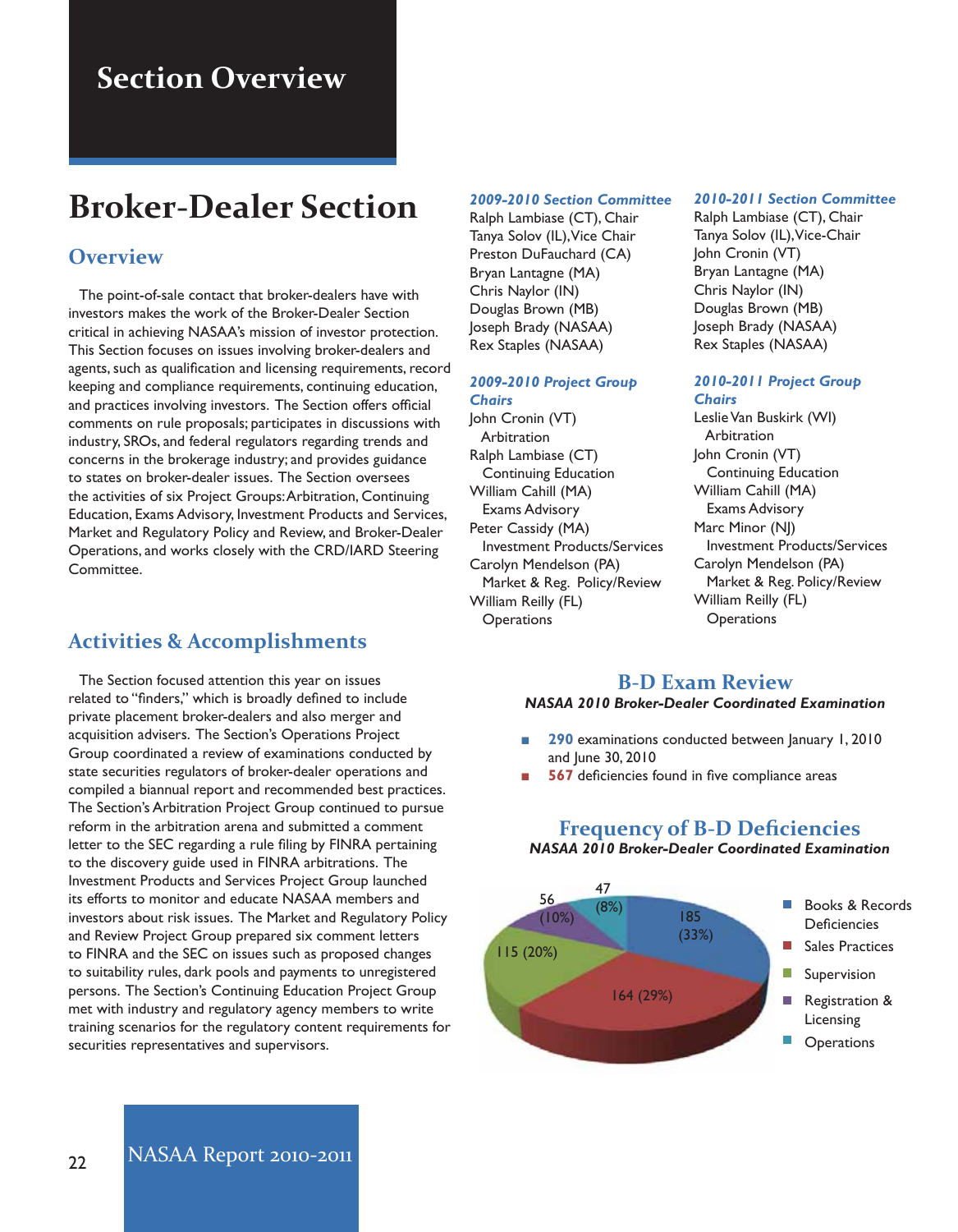## $\sim$   $\sim$   $\sim$ **Section Overview**

# **Corporation Finance Section**

### **Overview**

 NASAA members have long helped facilitate capital formation at the state and local level. NASAA members assist entrepreneurs with their business plans and help them obtain resources to grow their enterprises and create local jobs. The Corporation Finance Section also develops and monitors policies for the registration of securities under state law. The Section oversees the activities of six Project Groups: Coordinated Interpretations, Corporate Accountability, Corporation Finance Policy, Direct Participation Programs Policy, Franchise and Business Opportunities, and Small Business/Limited Offerings.

#### *2009-2010 Section Committee*

Jack Herstein (NE), Chair, *Sept. 2009 - April 2010* Heath Abshure (AR), Chair, *from April 2010* Randall Schumann (WI), Vice Chair Heath Abshure (AR) Peter Cassidy (MA) Mike Stevenson (WA) Susan Powell (NB)

#### *2009-2010 Project Group Chairs*

Rick Fleming (KS), Coordinated Interpretations Alisha Smith (NY), Corporate Accountability Patrick Morgan (MO), Corporation Finance Policy Mark Heuerman (OH), Direct Participation Programs Policy Dale Cantone (MD), Franchise & Business Opportunities David Weaver (TX), Small Business/Limited Offerings *(though May 2010)* Faith Anderson (WA), Small Business/Limited Offerings *(from July 2010)*

### *2010-2011 Section Committee*

Heath Abshure (AR), Chair Randall Schumann (WI), Vice-Chair William Beatty (WA) Brett Bordelon (MN) Peter Cassidy (MA) Susan Powell (NB) Tina Stavrou (NASAA)

### *2010-2011 Project Group Chairs*

Marlene Sparkman (TX), Coordinated Interpretations Alisha Smith (NY), Corporate Accountability Dennis Britson (IA), Corporation Finance Policy Mark Heuerman (OH), Direct Participation Programs Policy Dale Cantone (MD), Franchise & Business Opportunities Faith Anderson (WA), Small Business/Limited Offerings

### **Activities & Accomplishments**

 The Section focused much attention on various provisions of the Dodd-Frank Act. In November, the Section's Small Business/Limited Offerings Project Group, assisted in the preparation of a comment letter filed with the SEC regarding the act's "accredited investor" definition and the adoption of a disqualification provision for Rule 506 offerings. The project group, working in conjunction with the NASAA Reg D Electronic Filing Committee, also continued its progress toward the development of a system for the electronic filing of Form D with the states and considered the development of a Form D filing review protocol that could be used by all states. The Section's Direct Participation Programs Policy Project Group continued its efforts toward the adoption of cross reference sheet standards for NASAA Statements of Policy/ Guidelines addressing asset-backed securities, commodity pool programs, equipment programs and oil and gas programs. The Section's Corporation Finance Policy Project Group has monitored the Dodd-Frank Act's call for an evaluation of the regulatory structure relating to personto-person lending.

*NASAA remembers David Weaver, General Counsel of the Texas State Securities Board, valued member of the Corporation Finance Section, good friend and passionate securities regulator.*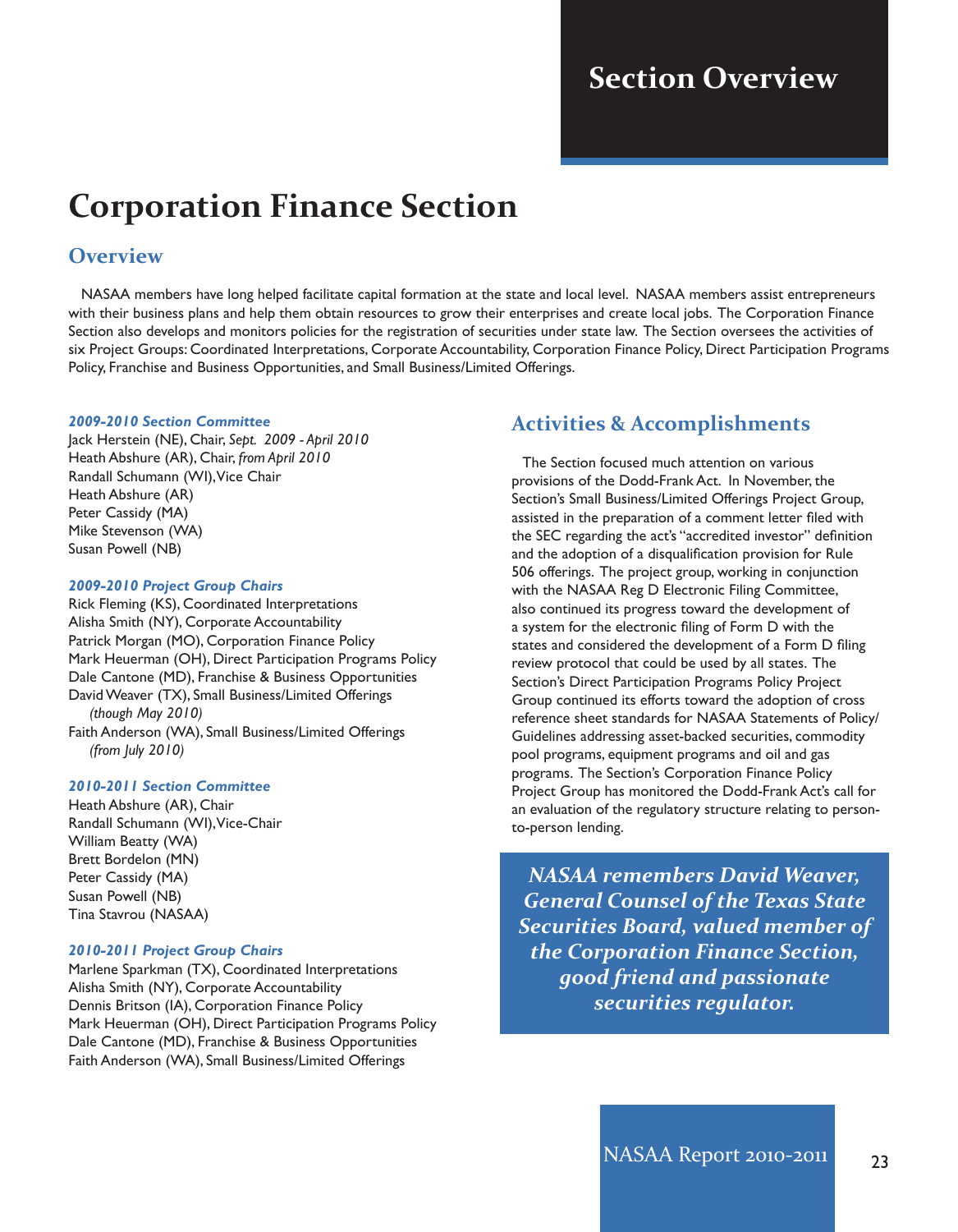# **Section Overview**

# **Enforcement Section**

### **Overview**

 NASAA members have a significant history of bringing enforcement actions, including criminal prosecutions. NASAA assists its members in coordinating enforcement efforts regarding multi-state frauds by facilitating the sharing of information and leveraging the resources of the states more efficiently. NASAA's Enforcement Section acts as a point of contact for federal agencies and self-regulatory organizations, such as the SEC, the FBI, the Postal Inspectors, and FINRA, and helps identify new fraud trends. The Section oversees the activities of several Project Groups, including: Attorney/ Investigator Training, Litigation Forum, Oil/Gas Ventures, Reg D Investigations and Enforcement Zones.

## **Activities & Accomplishments**

 The Section devoted significant attention to supporting the Auction Rate Securities Task Force's continued efforts to reach final resolutions in its investigations. To date, state securities regulators have secured settlements calling for firms to repurchase from investors more than \$61 billion in auction rate securities, the largest return of funds to investors in history. The Section also focused on the formation of a working group to explore issues related to structured products. Calling attention to emerging investment fraud trends, the Section prepared NASAA's annual list of Top Investor Traps. Some of the topics spotlighted by the Section included: exchange-traded funds (ETFs), foreign exchange trading scams, and schemes involving gold and precious metals, "green" investments, oil and gas and unsolicited online social media pitches.

*State securities regulators have secured settlements calling for firms to repurchase from investors more than* **\$61 billion** *in auction rate securities, the largest return of funds to investors in history.* 

#### *2009-2010 Section Committee*

James Ropp (DE), Chair, *Sept. 2009 - Feb. 2010* Matt Kitzi (MO), Chair, *from Feb. 2010* Robert Terry (GA), Vice Chair Kevin Anselm (OR) Joe Rotunda (TX) Marc Arsenault (AB)

#### *2009-2010 Project Group Chairs*

Peter Jamison (DE), Attorney/Investigator Training Robert Brunner (OR), Enforcement Technology Mary Beth Williams (VA), Litigation Forum Katherine Weiskittel (MD), Enforcement Zones

#### *2010-2011 Section Committee*

Matt Kitzi (MO), Chair Keith Woodwell (UT), Vice-chair Kevin Anselm (OR) Colleen Keefe (KY) Joseph Rotunda (TX) Marc Arseneault (AB) Tina Stavrou (NASAA)

#### *2010-2011 Project Group Chairs*

Peter Jamison (DE), Attorney/Investigator Training Gerry Rome (CO), Litigation Forum Joseph Rotunda (TX), Oil/Gas Ventures Allan Russ (NC), Reg D Investigations Katherine Weiskittel (MD), Enforcement Zones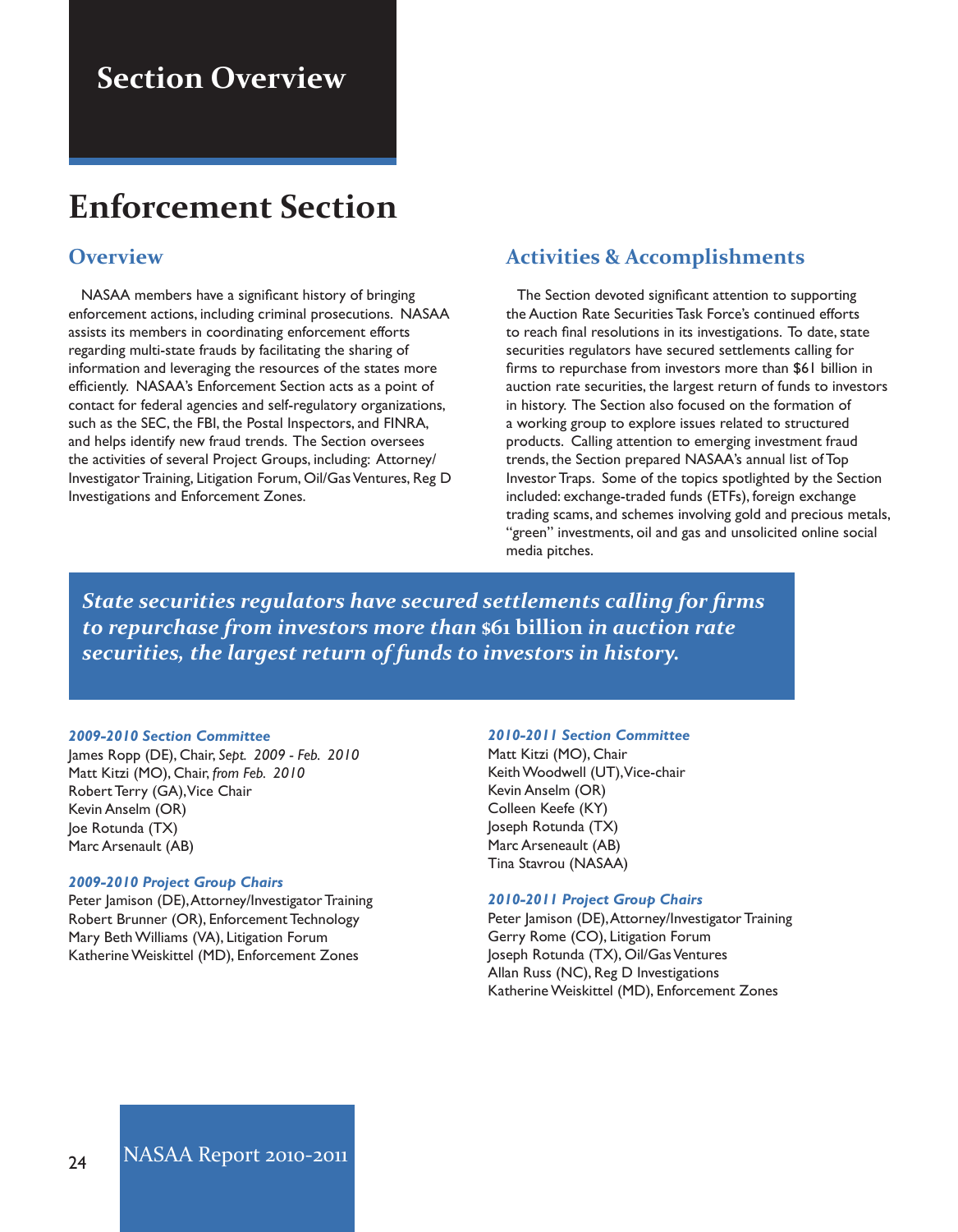## $\sim$  0  $\sim$ **Section Overview**

# **Investment Adviser Section**

### **Overview**

 NASAA's Investment Adviser Section develops policies and monitors state registration and regulation of firms and professionals in the investment advisory business. The Section also develops uniform policies for ethical business practices and model rules to enforce the investment advisory provisions of state law. The Section oversees the activities of six Project Groups: Exams Advisory, Operations, Regulatory Policy and Review, Training, Private Funds, and Investment Adviser Zones. The Section also works closely with the CRD/IARD Steering Committee.

#### *2009-2010 Section Committee*

Patricia Struck (WI), Chair Daphne Smith (TN), Vice Chair Linda Cena (MI) Andrea Seidt (OH) Ronald Thomas (VA) Estella Tong (ON)

#### *2009-2010 Project Group Chairs*

Sheila Cahill (NE), Investment Adviser Exams Advisory Michael Huggs (MS), Operations Ken Hojnacki (WI), Regulatory Policy & Review Linda Cena (MI), Investment Adviser Training Daphne Smith (TN), Investment Adviser Zones

#### *2010-2011 Section Committee*

Linda Cena (MI), Chair Andrea Seidt (OH), Vice-chair Ken Hojnacki (WI) Michael Huggs (MS) Ron Thomas (VA) Estella Tong (ON) Joseph Brady (NASAA)

#### *2010-2011 Project Group Chairs*

Sheila Cahill (NE), Investment Adviser Exams Advisory Michael Huggs (MS), Operations Ken Hojnacki (WI), Regulatory Policy & Review Randy Mullikin (KS), Investment Adviser Training Ronak Patel (TX), Private Funds Andrea Seidt (OH), Investment Adviser Zones

### **Activities & Accomplishments**

 In the months leading up to Dodd-Frank's passage, the Section devoted significant attention to the act's provision expanding state regulatory authority over investment advisers. Since the act's passage, those efforts intensified as the Section concentrated on preparing NASAA members for the move to state regulation of "mid-sized" investment advisers (those with less than \$100 million in assets under management). The Section formed a team devoted to the "switch" and has aggressively pursued a comprehensive plan to handle the switch of adviser registration to the states from the SEC as a result of the Dodd-Frank's creation of a new "mid-sized" adviser category. Each of the Section's project groups also focused on various aspects of the switch. For example, the Section's training project group coordinated with NASAA's Standards, Certification and Training Project Group to enhance training for IA examiners through NASAA's new Distance Learning program.

*See* **pp. 12-13** *for more on the states' efforts to prepare to register and examine mid-size investment advisers after* **the switch***.*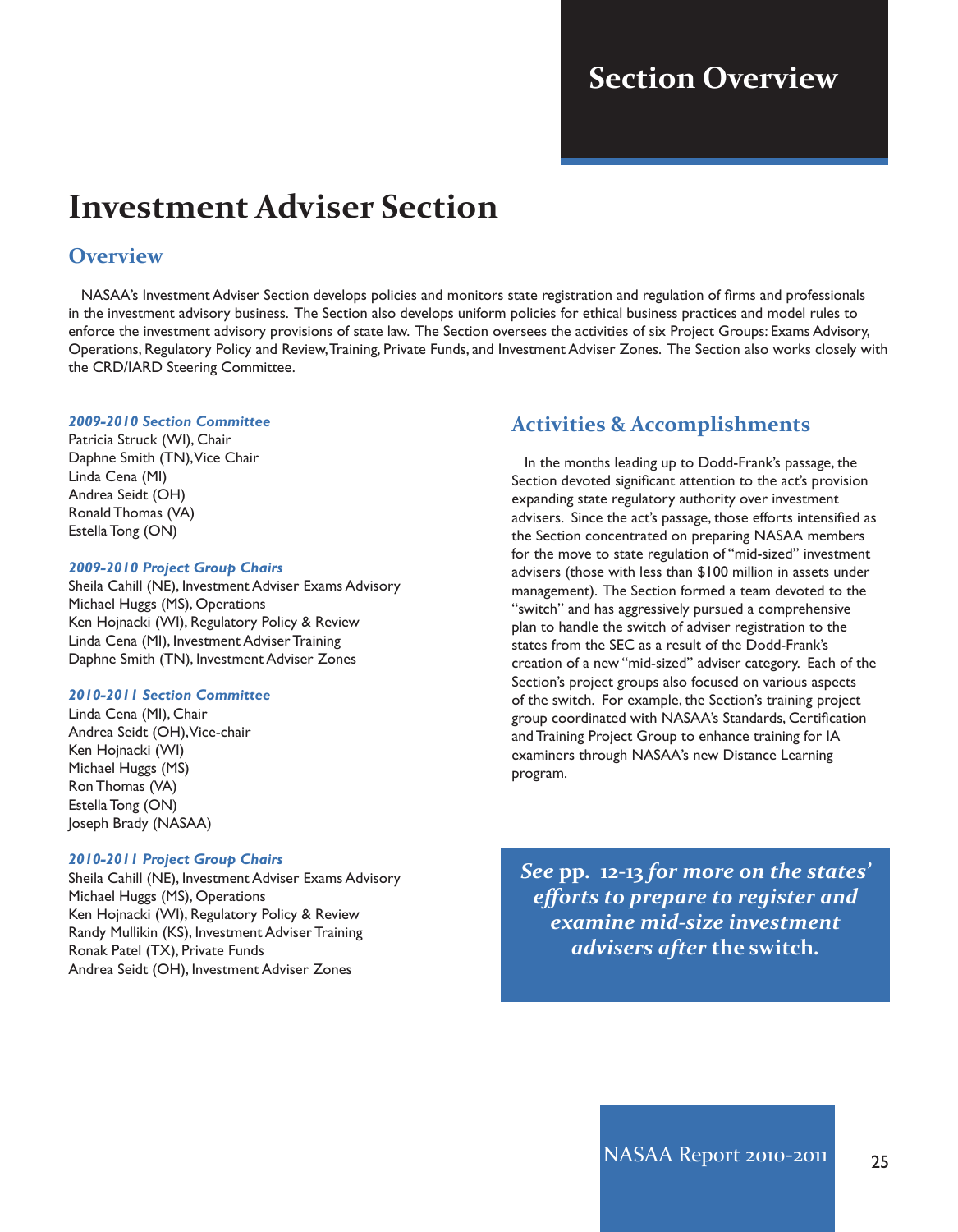# **Section Overview**

# **Investor Education Section**

### **Overview**

 Recognizing that education is a key weapon in the fight against investment fraud, the NASAA Investor Education Section was created in 1997 by the NASAA Board of Directors to help support the financial education efforts of the membership. In 2010, the Section oversaw the activities of six Project Groups: Affinity and Military Outreach, Informed Investor Outreach, Research and Coordination, Senior Outreach, Women in Transition Outreach and Youth Outreach.

### **Activities & Accomplishments**

 NASAA's Investor Education Section focused throughout the year on preparing several major projects for national rollout. The Senior Outreach Project Group, working in collaboration with the National Adult Protective Services Association, various medical organizations and the Investor Protection Trust, launched an initiative to educate medical professionals, caregivers and senior patients about how to spot the warning signs of elder investment fraud and get help from appropriate authorities. The Women in Transition Outreach Project Group developed a program addressing the needs of women in financial transition. The Youth Outreach Project Group launched the Live "Stock" Adventure educational activity for middle school students that reinforces basic math skills and encourages a greater understanding of the risks and rewards of investing. The Section's Informed Investor Outreach Project Group added to NASAA's library of investor alerts with material on annuities, derivatives, gold and peer-to-peer lending.

### *The Year Ahead*

 In October 2010, the Investor Education Section underwent a reorganization to increase communication and collaboration with the other NASAA Sections, explore new online tools and social media, and facilitate member use of Section resources. The new Investor Outreach Project Group unites the efforts of the previous four outreach project groups to develop one comprehensive new outreach initiative to be unveiled at the NASAA annual conference in Kansas in September. The Promotion & Coordination Project Group encourages wider usage of existing Section materials and capitalizes on the Section's strength in building coalitions with outside partners. The Online Outreach & Social Media Project Group reaches out to a broader audience of investors by adapting content for the web. The Alerts & Advisories Project Group taps the expertise of the other Sections to prepare timely one-pagers on emerging trends affecting investors.

#### *2009-2010 Section Committee*

Tung Chan (HI), Chair, *Sept. 2009 - July 2010* Colleen Keefe (KY), Chair, *July 2010 - Oct. 2010* Lynne Egan (MT) Theodore Miles (DC) Diane Young-Spitzer (MA) Marissa Rignanesi (NB)

#### *2009-2010 Project Group Chairs*

Dan Lord (AL), Military & Affinity Outreach Diane Young-Spitzer (MA), Informed Investor Outreach Andrew Roth (CA), Research & Coordination Christina Kotsalos (PA), Senior Outreach Gena Wilimitis (NM), Women In Transition Outreach Vickie Moseley (IL), Youth Outreach

#### *2010-2011 Section Committee*

Daphne Smith (TN), Chair Marissa Rignanesi (NB), Vice Chair Lynne Egan (MT) Theodore Miles (DC) Diane Young-Spitzer (MA)

#### *2010-2011 Project Group Chairs*

Diane Young-Spitzer (MA), Alerts & Advisories Debora Whipple (NJ), Investor Outreach Christina Kotsalos (PA), Promotion & Coordination Marissa Rignanesi (NB), Online Outreach & Social Media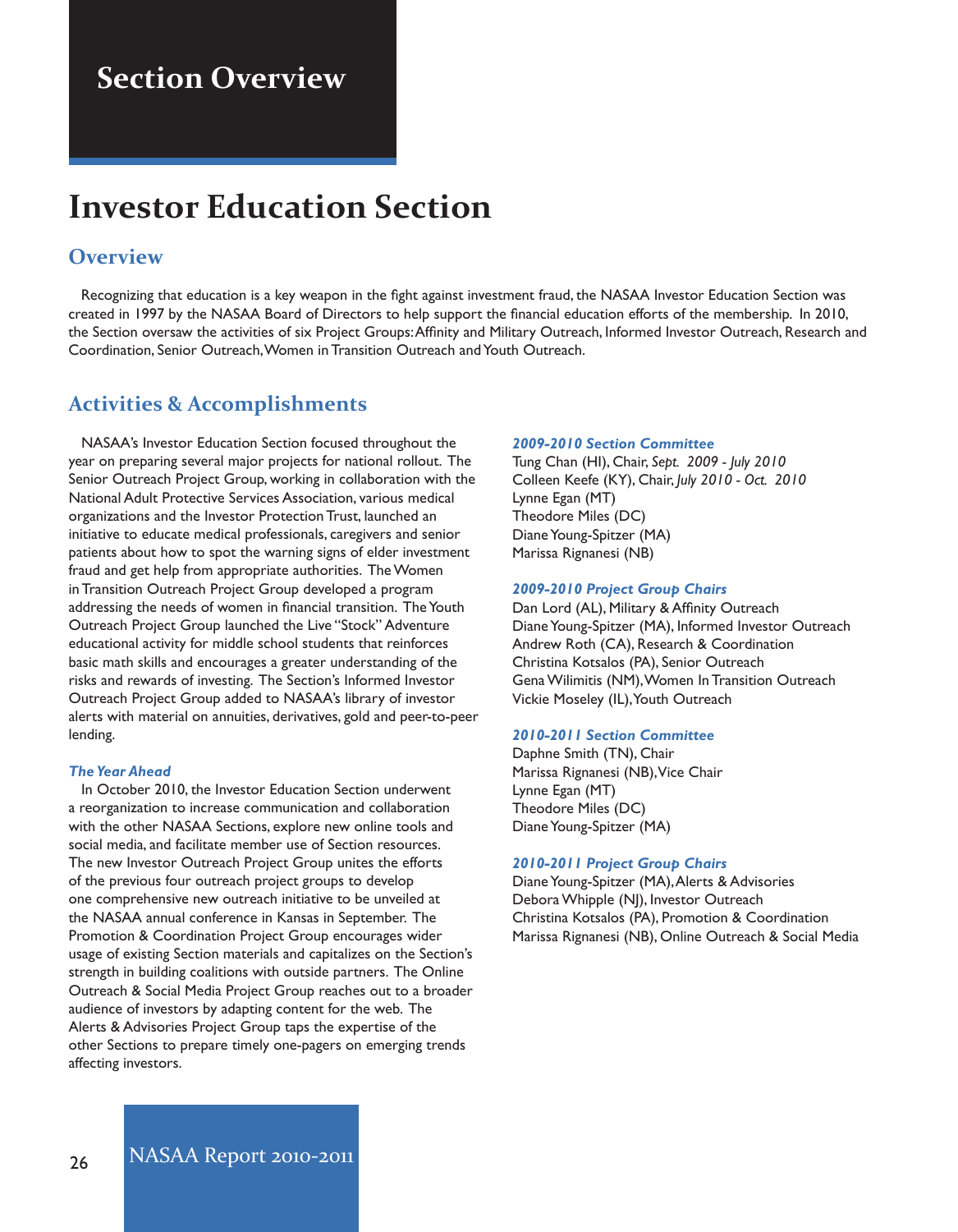# **NASAA Awards**

# **NASAA Awards**



# **Blue Sky Cube**

### **Denise Voigt Crawford, Texas Daphne D. Smith, Tennessee**

*The Blue Sky Cube, NASAA's highest honor, recognizes career achievement and distinguished contributions to securities regulation. It is named for Blue Sky Law, the umbrella term for state laws throughout the United States that regulate the offering and sale of securities. Kansas enacted the first Blue Sky Law in 1911 to protect investors from speculative schemes that, in the words of a judge of the period, had no more substance than so many feet of "blue sky."* 

### **Outstanding Service Award**

**Chris Biggs, Kansas Mark Connolly, New Hampshire Bruce Kohl, New Mexico James B. Ropp, Delaware Michael Stevenson,Washington**

### **Distinguished Service Award**

**Kevin Anselm, Oregon Randall Schumann,Wisconsin DavidWeaver,Texas**

### **Outstanding Team Service Award**

*Auction Rate SecuritiesTask Force:* **Peter Dean, NewYork Cheryl Farson,Arizona Carolyn Mendelson, Pennsylvania Ronak Patel,Texas**

*Special Recognition:* **Pat Ahearn, Massachusetts Angela Angelakos, Illinois Peter Cole, New Jersey Bill Donahue, Massachusetts Zesley Haislip, North Carolina Judi Lahr, Missouri Jennifer Monopoli, Georgia Jim Nix, Illinois Jerry Rome, Colorado Nathan Soendker, Missouri Mary BethWilliams,Virginia**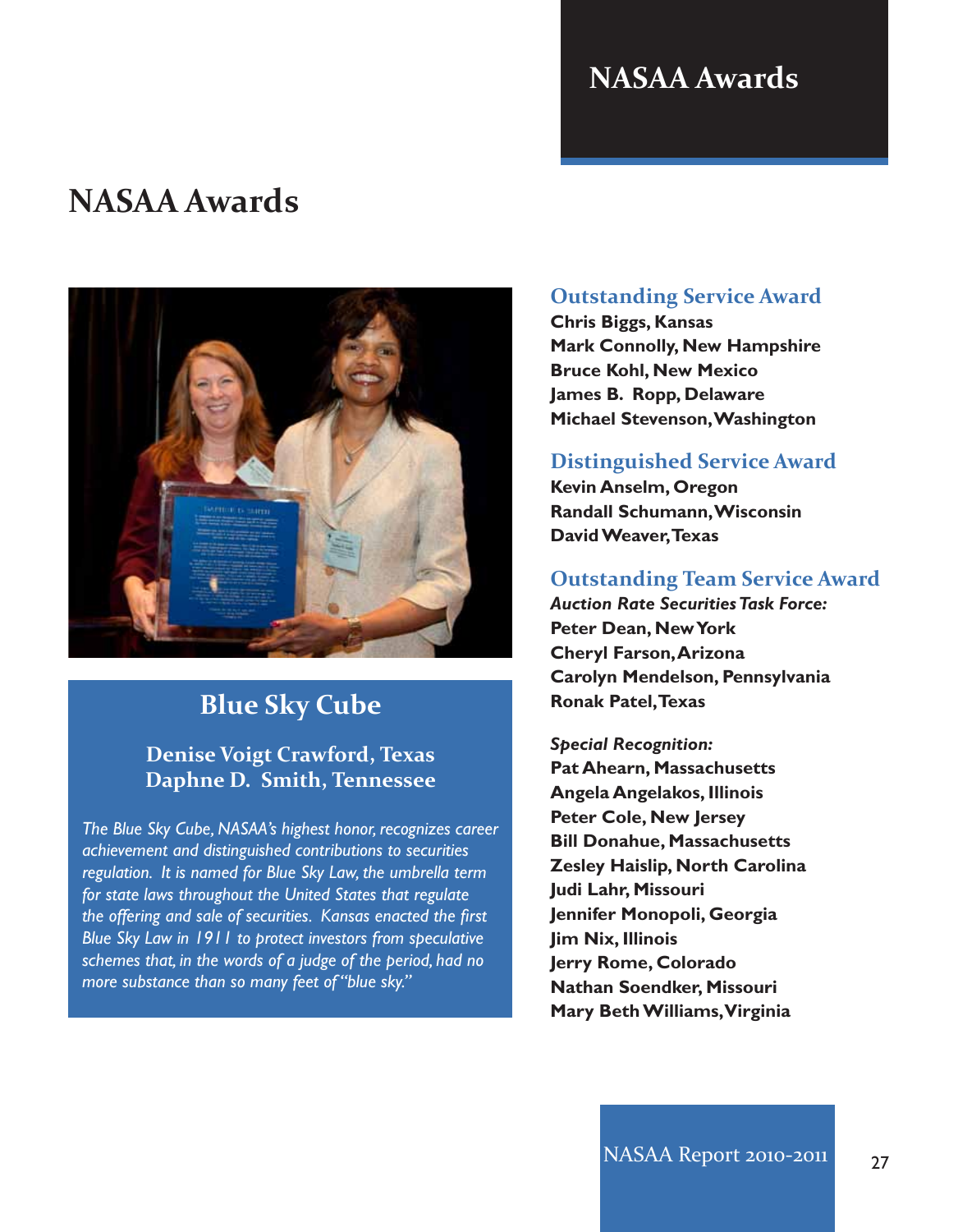# **NASAA Lists**

# **Board of Directors**

**NASAA's Board of Directors, elected annually from the ranks of the membership, is responsible for the association's planning and policy development.** 

### **2009-2010 Board**

Denise Voigt Crawford, Texas, President David Massey, North Carolina, President-elect Fred J. Joseph, Colorado, Past President Rick Hancox, New Brunswick Mark Connolly, New Hampshire, *Sept. 2009 - May 2010* Chris Biggs, Kansas, *Sept. 2009 - March 2010* Joseph P. Borg, Alabama Melanie Senter Lubin, Maryland Bruce Kohl, New Mexico, *Sept. 2009 - Dec. 2009* Ralph Lambiase, Connecticut, *Jan. 2010 - April 2010* Preston DuFauchard, California, *from April 2010* Jack Herstein, Nebraska, *from April 2010* Daphne Smith, Tennessee, *June 2010 - Sept. 2010*

### **2010-2011 Board**

David Massey, North Carolina, President Jack Herstein, Nebraska, President-elect Denise Voigt Crawford, Texas, Past President Rick Hancox, New Brunswick, Secretary Fred J. Joseph, Colorado, Treasurer Joseph P. Borg, Alabama Preston DuFauchard, California Patricia Struck, Wisconsin Franklin Widmann, Florida



*North Carolina Deputy Securities Administrator David Massey accepts the gavel from NASAA Past-President and Texas Securities Commissioner Denise Voigt Crawford at NASAA's 2010 annual conference in Baltimore in September. "Dave is assuming the leadership of our organization at a pivotal time for regulators, industry and investors," Crawford said. "The signing of the Dodd-Frank Wall Street Reform and Consumer Protection Act on July 21, 2010, ushered in a new era of investor protection and financial market oversight, but that was just the beginning. President Massey faces the unenviable task of shepherding us through the studies and rulemakings authorized by the legislation. I have every confidence that his knowledge and humor will lead NASAA through another seminal year for investor protection."*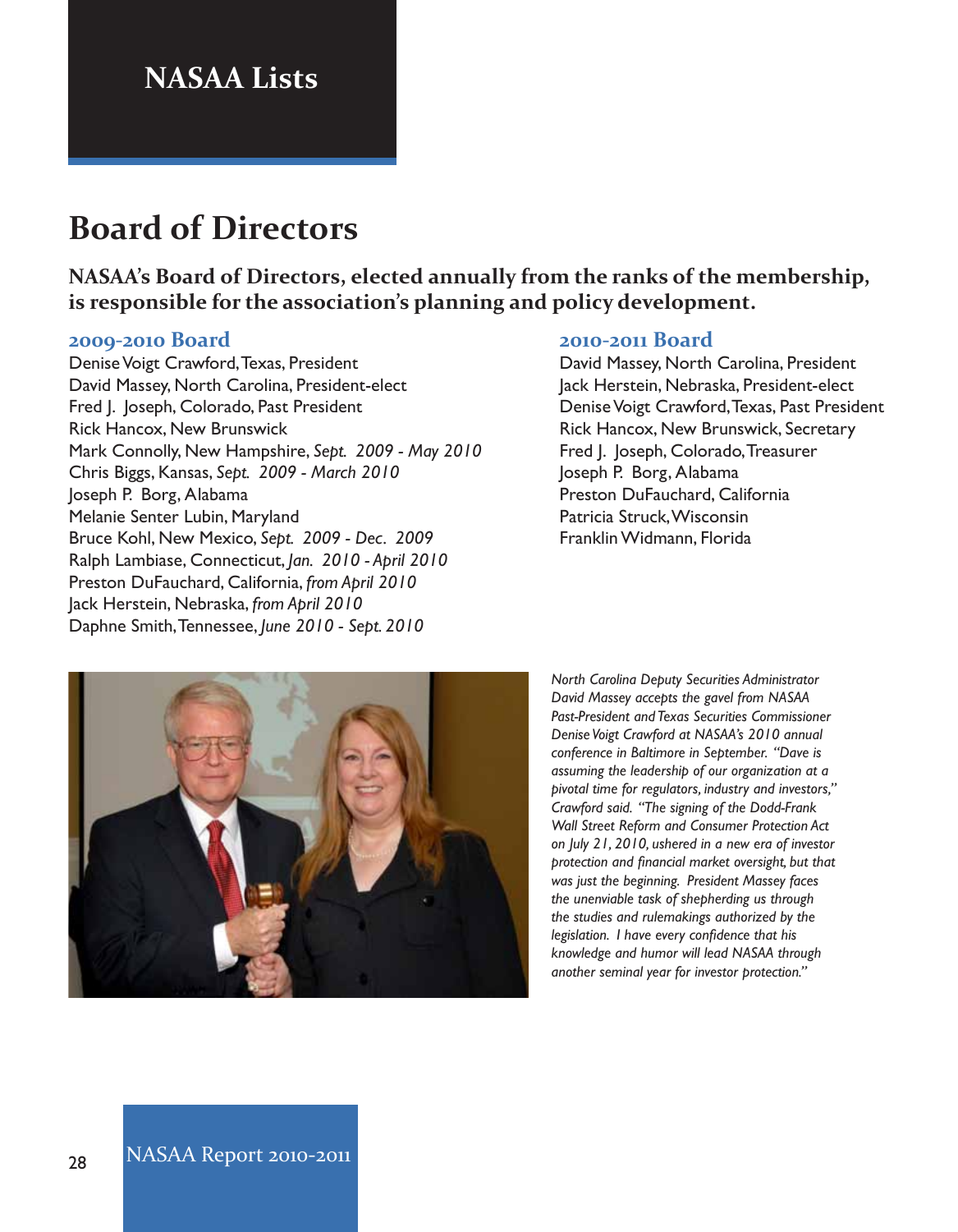# **NASAA Lists**

# **Board Committees**

### **2009-2010 Board Committee Chairs**

**Awards** Craig Goettsch, Iowa **Communications** Daphne Smith, Tennessee **CRD/IARD Steering** Melanie Senter Lubin, Maryland **CRD/IARD Forms and Process** Pam Epting, Florida **Federal Legislation** Steve Irwin, Pennsylvania **Finance and Audit** Patricia McKenna, Maryland **International** Joseph Borg, Alabama **Legal Services** Robert McDonald, Maryland **Life Settlements** Fred Joseph, Colorado **NEMO** User Acceptance Team Michael Huggs, Mississippi **Reg. D Electronic Filings** Jack Herstein, Nebraska **StandardizedTraining, Certification &Technology** Matt Kitzi, Missouri, Chair **State Legislation & Uniform Securities Act** Tom Michlovic, Pennsylvania

### **2010-2011 Board Committee Chairs**

**Awards** Craig Goettsch, Iowa **Communications** Daphne Smith, Tennessee **CRD/IARD Steering** Melanie Senter Lubin, Maryland **CRD/IARD Forms and Process** Pam Epting, Florida **Federal Legislation** Steve Irwin, Pennsylvania **Finance and Audit** Patricia McKenna, Maryland **International** Joseph Borg, Alabama **Legal Services** Robert McDonald, Maryland **Life Settlements** Fred Joseph, Colorado **NEMOTraining and Support** Michael Huggs, Mississippi **Reg. D Electronic Filings** Jack Herstein, Nebraska **StandardizedTraining, Certification &Technology** Judith Shaw, Maine **Uniform Securities Act** Craig Goettsch, Iowa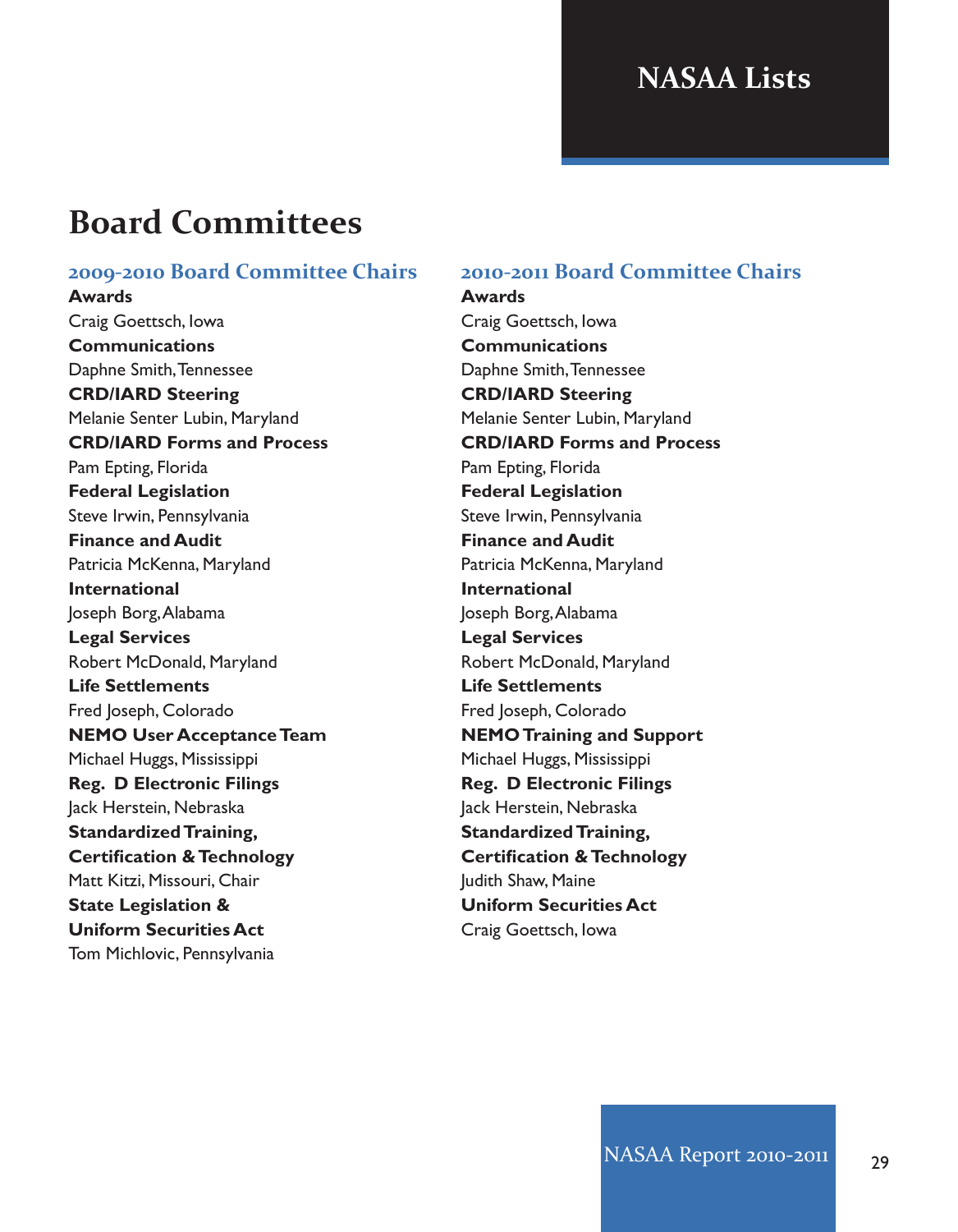# **NASAA Lists**

# **Corporate Office Staff**

*Executive and Administrative Office*

**Russ Iuculano** Executive Director

**John H. Lynch** Deputy Executive Director

**Gina Haidle** Membership Services and Finance Manager

**Aaron Loewenberg** Executive Assistant, Office Manager & Benefits Coordinator

**Josephine Oundo** Receptionist

### *Legal*

**Rex Staples** General Counsel

**Joseph Brady** Deputy General Counsel

**Tina Stavrou** Assistant General Counsel

**Joseph Opron** Counsel

**Faye Gordon** Paralegal

### *Government Affairs*

**Deborah Fischione House** Director of Policy

**Diana Defino** Assistant Manager of Government Affairs

*Communications & Investor Education*

**BobWebster** Director of Communications

**Leah Szarek** Assistant Manager of Communications & Investor Education

### *Conferences & Events*

**Lonnie Martin** Membership & Meetings Manager

### *Training &Technology*

**JasonWolf** Training & Technology Manager

**NASAA Corporate Office 750 First Street NE, Suite 1140 Washington, DC 20002 (202) 737-0900 www.nasaa.org**